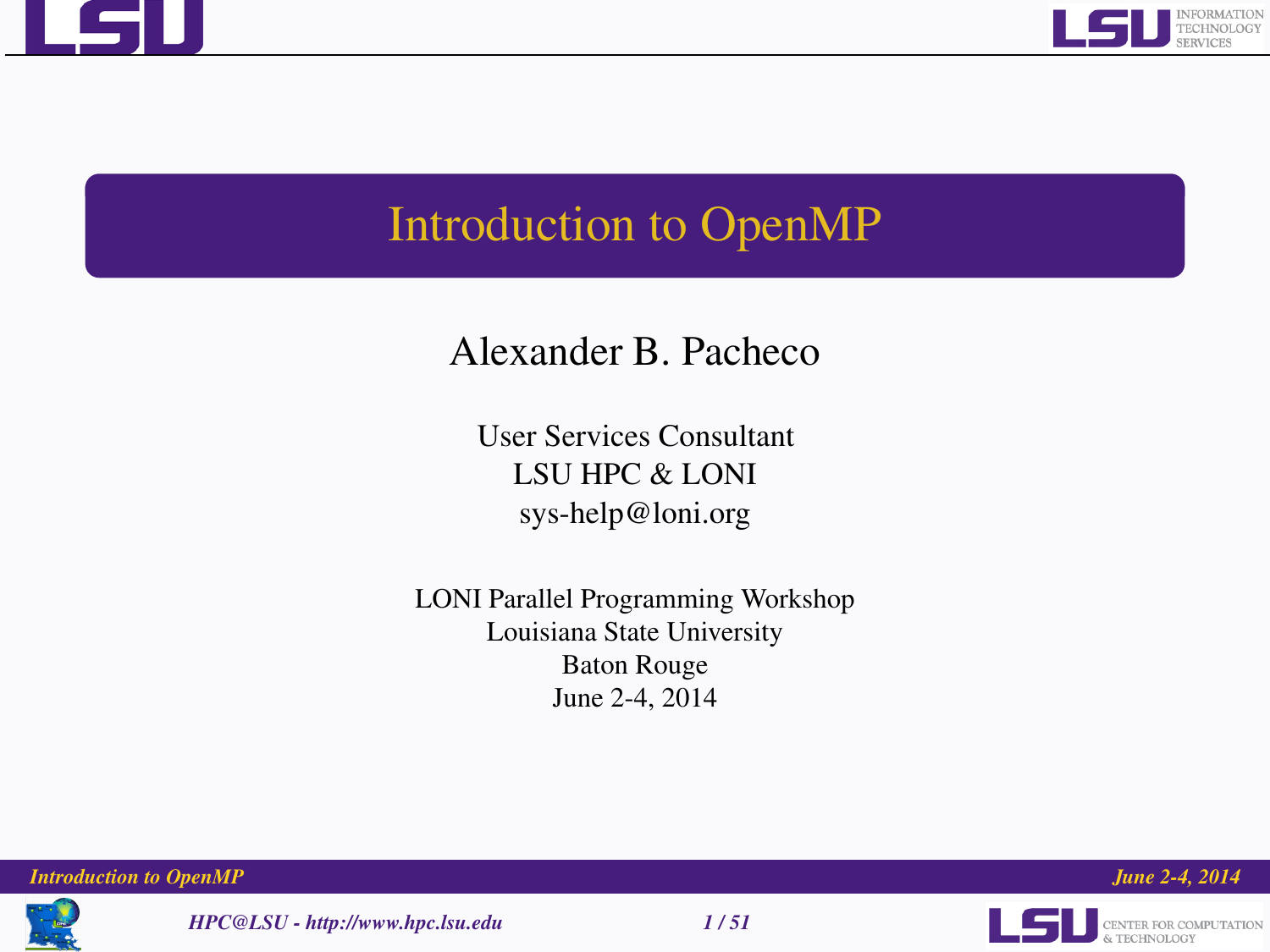



- Each process has its own address space
	- Data is local to each process
- Data sharing is achieved via explicit message passing  $\bullet$
- **•** Example
	- <sup>o</sup> MPI







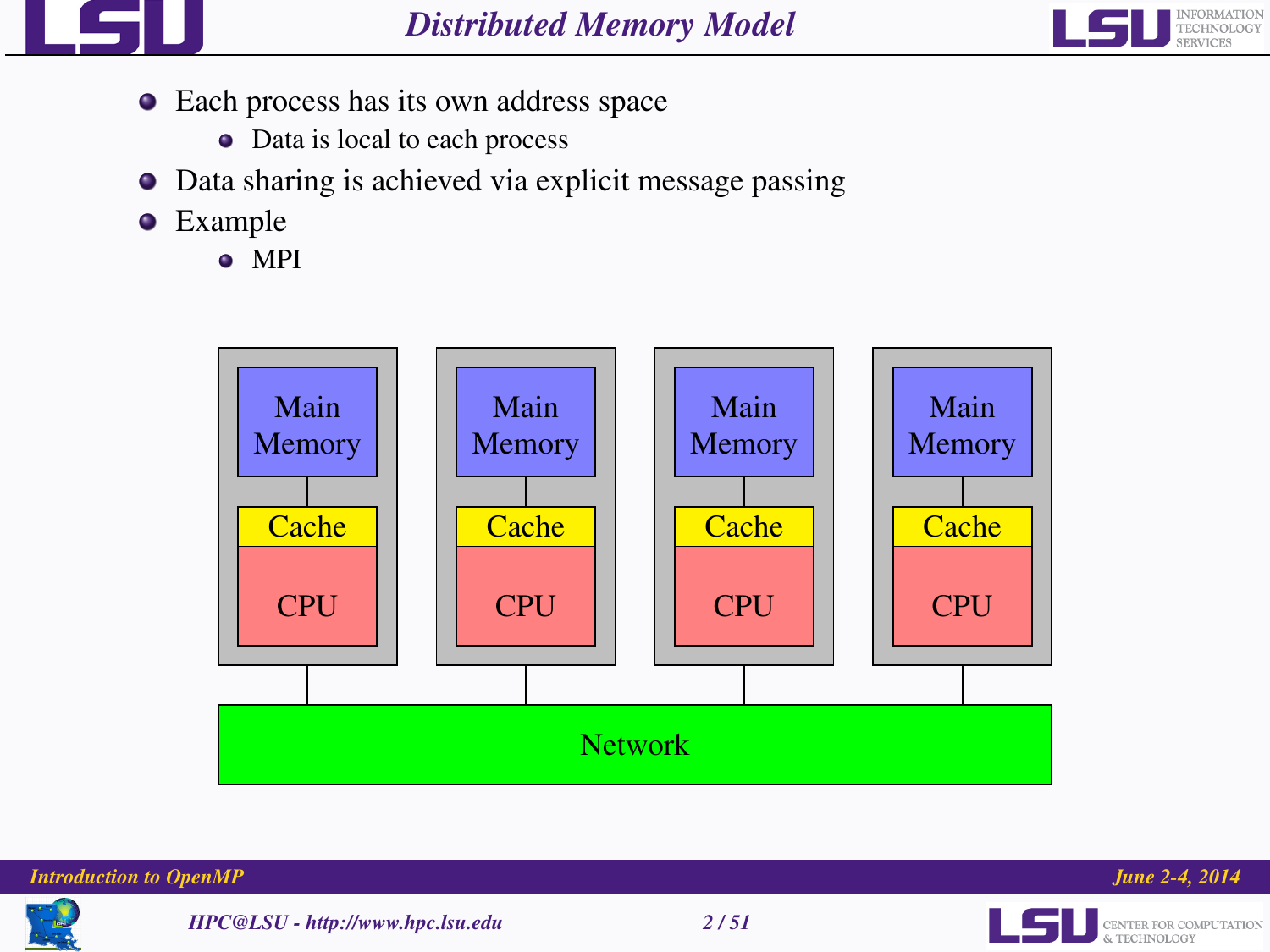



- All threads can access the global memory space.
- Data sharing achieved via writing to/reading from the same memory location 0
- **•** Example
	- OpenMP
	- **•** Pthreads



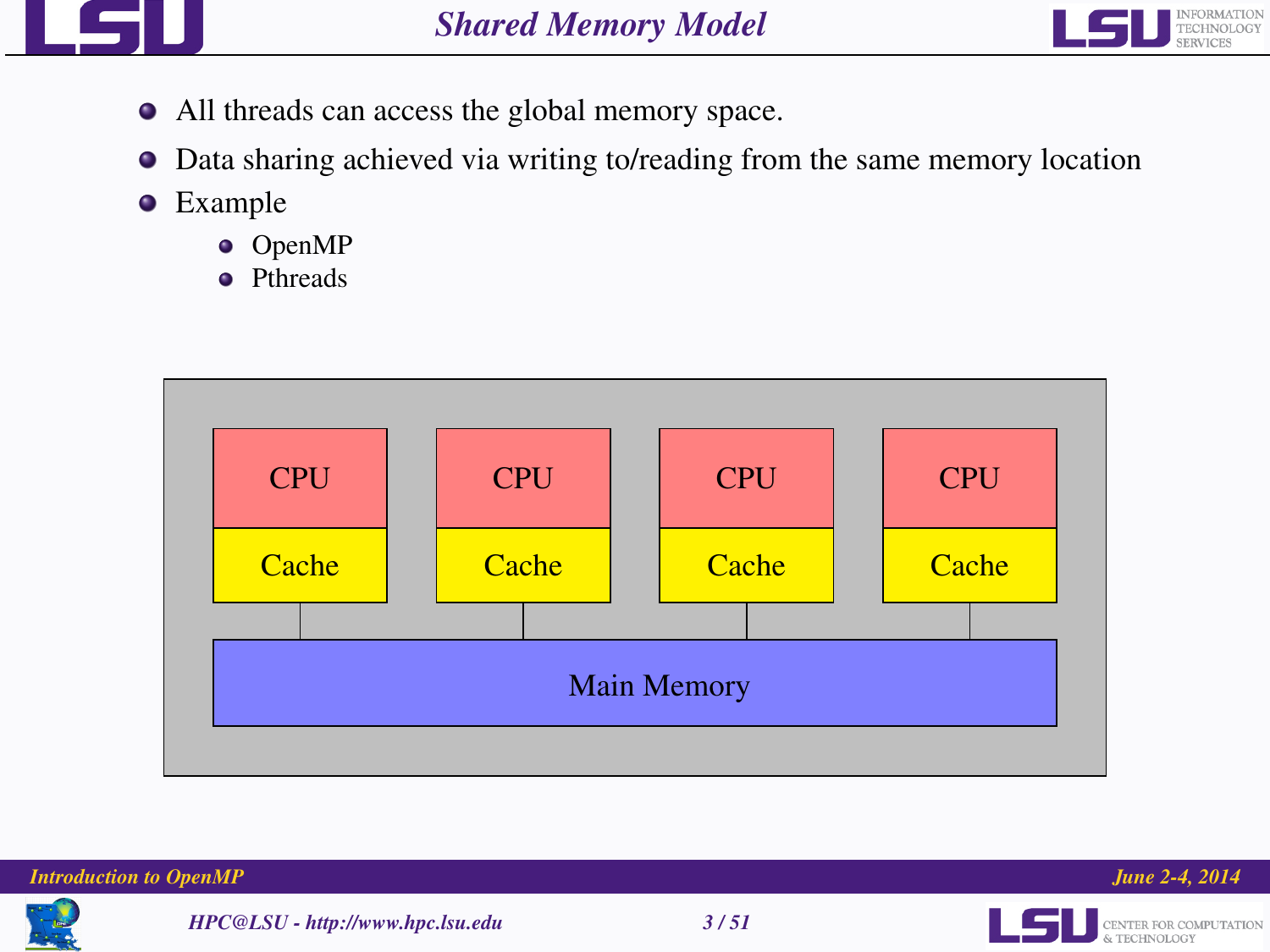



- The shared memory model is most commonly represented by Symmetric Multi-Processing (SMP) systems
	- Identical processors
	- Equal access time to memory
- Large shared memory systems are rare, clusters of SMP nodes are popular.







& TECHNOLOGY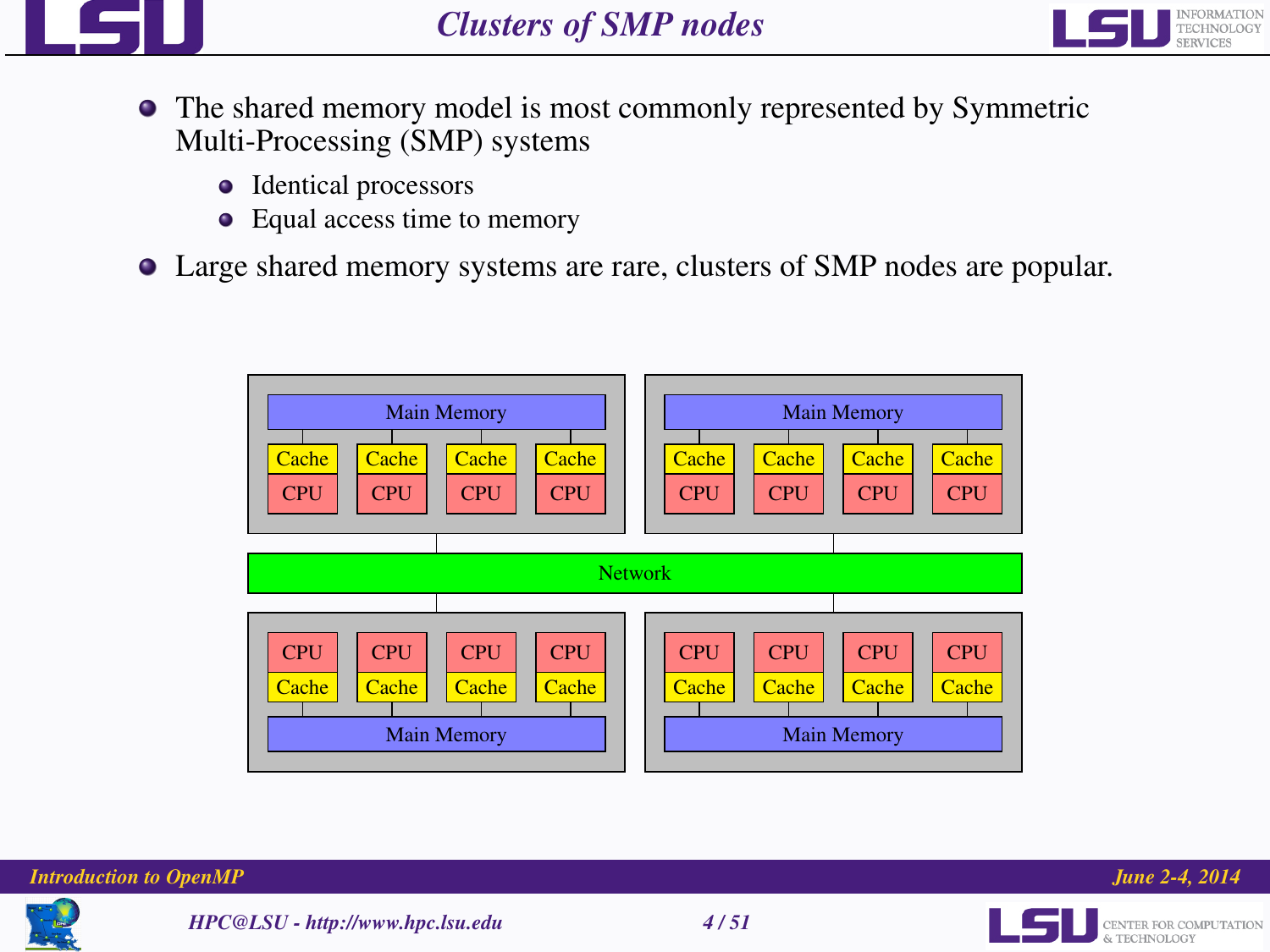



# Shared Memory

# **•** Pros

- Global address space is user friendly
- Data sharing is fast
- $O$  Cons
	- Lack of scalability
	- Data conflict issues

# Distributed Memory

**o** Pros

- Memory scalable with number of processors
- Easier and cheaper to build

# Cons

- Difficult load balancing
- Data sharing is slow







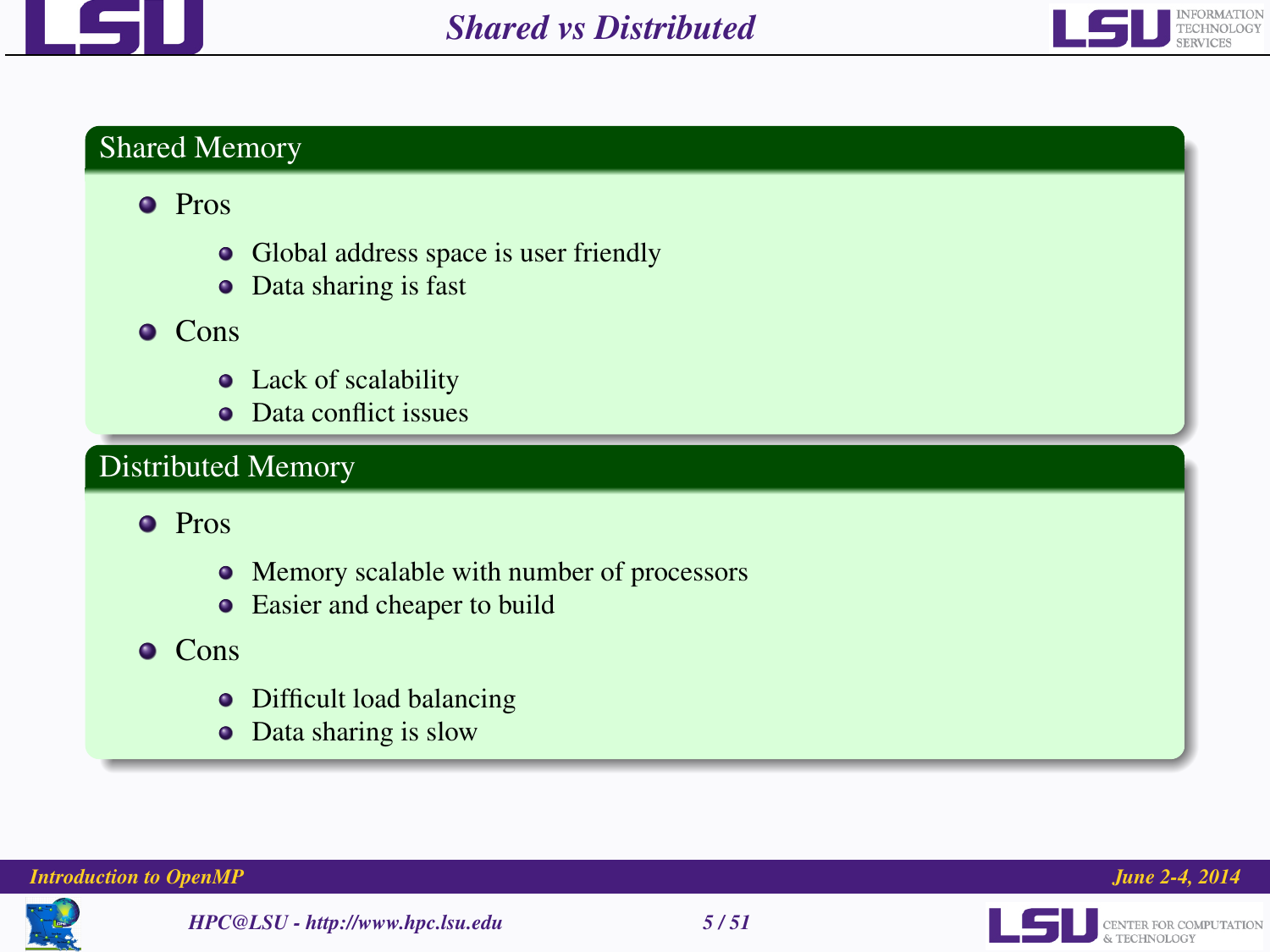



# Compiler Flags for Automatic Parallelization

- GCC -floop-parallelize-all
- Intel -parallel
	- XL -qsmp=auto
- PGI -Mconcur=<flags>

# When to consider using OpenMP?

- The compiler may not be able to do the parallelization
	- *1* A loop is not parallelized
		- The data dependency analysis is not able to determine whether it is safe to parallelize or not
	- *2* The granularity is not high enough
		- The compiler lacks information to parallelize at the highest possible level



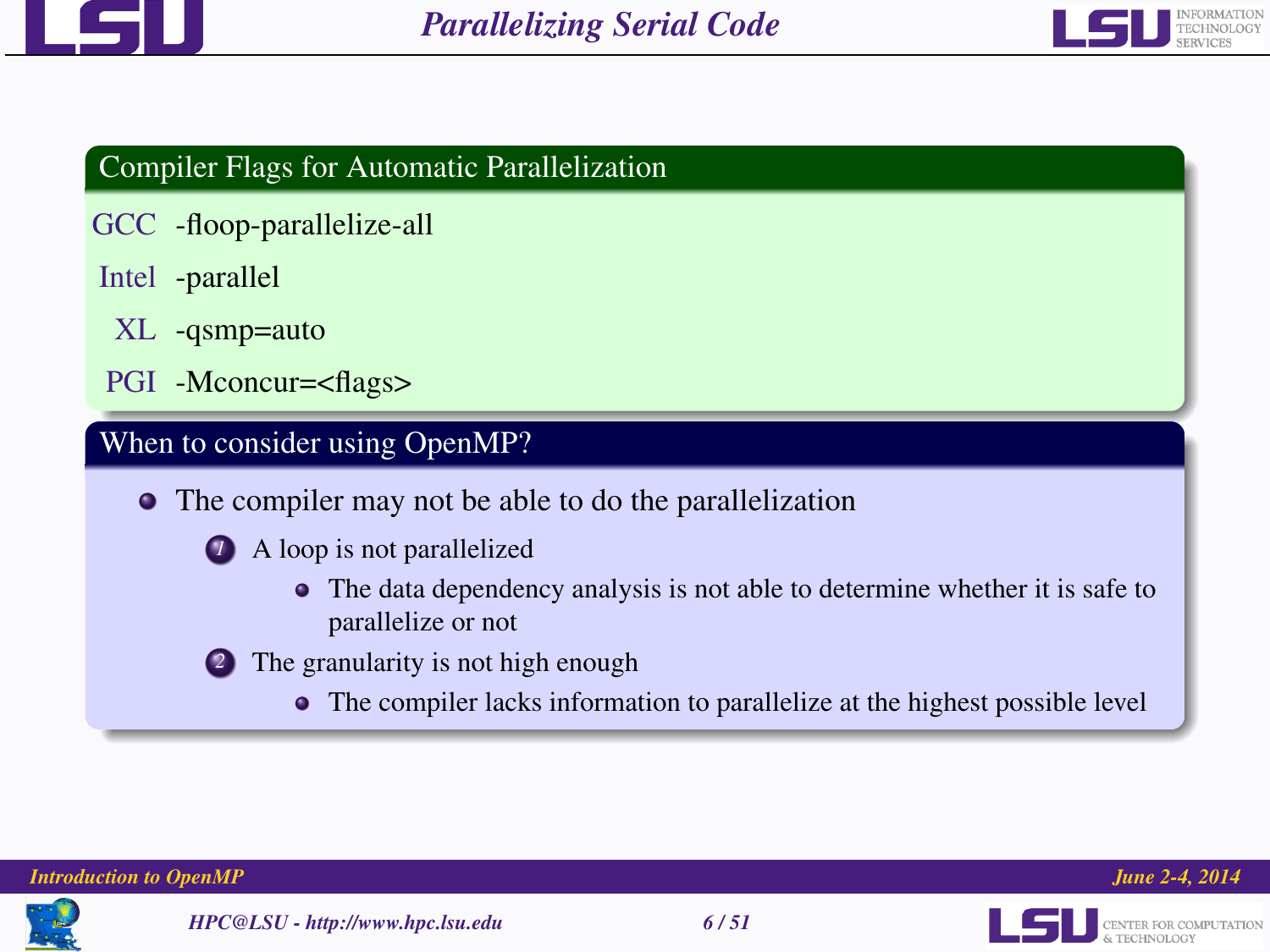



- OpenMP is an Application Program Interface (API) for thread based parallelism; Supports Fortran, C and C++
- Uses a fork-join execution model
- OpenMP structures are built with program directives, runtime libraries and environment variables
- OpenMP has been the industry standard for shared memory programming over the last decade
	- Permanent members of the OpenMP Architecture Review Board: AMD, Cray, Fujutsu, HP, IBM, Intel, Microsoft, NEC, PGI, SGI, Sun
- OpenMP 3.1 was released in September 2011

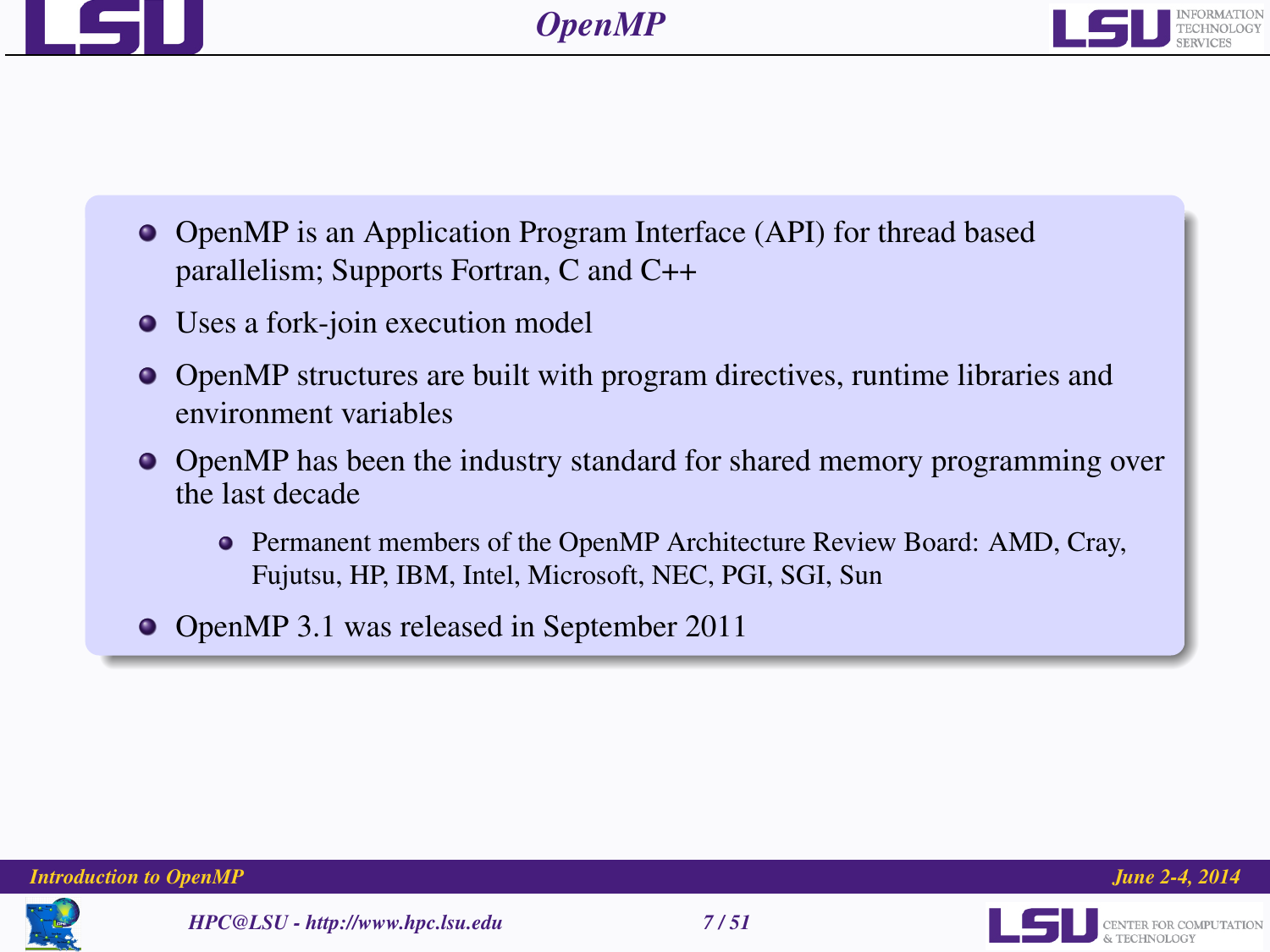



# **•** Portability

- Standard among many shared memory platforms
- Implemented in major compiler suites
- **Ease to use** 
	- Serial programs can be parallelized by adding compiler directives
	- Allows for incremental parallelization a serial program evolves into a parallel program by parallelizing different sections incrementally



**LES BENTER FOR COMPUTATION**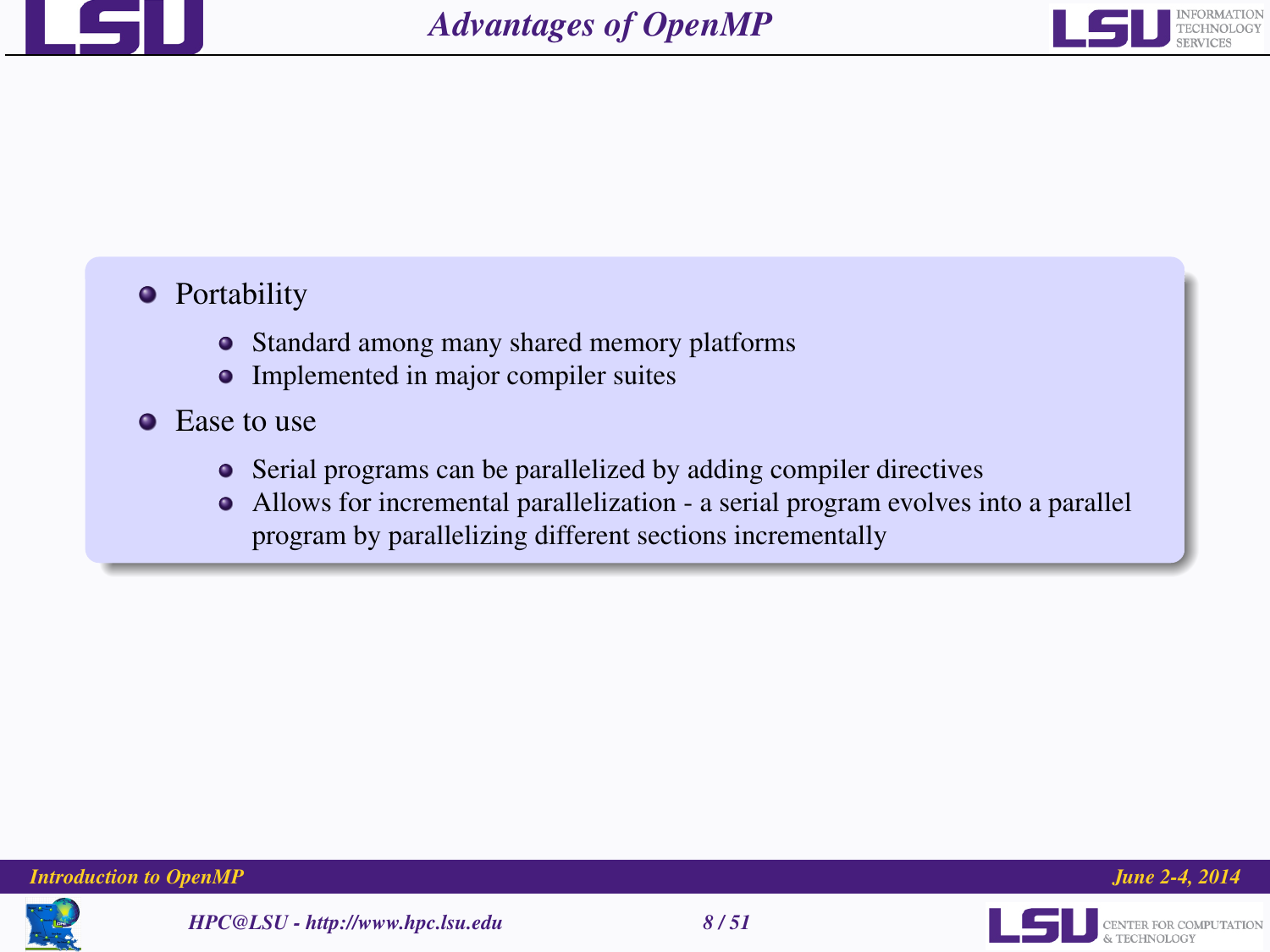



- Parallelism is achieved by generating multiple threads that run in parallel
	- $\bullet$  A fork  $(F)$  is when a single thread is made into multiple, concurrently executing threads
	- $\bullet$  A join  $\circ$  is when the concurrently executing threads synchronize back into a single thread
- OpenMP programs essentially consist of a series of forks and joins.



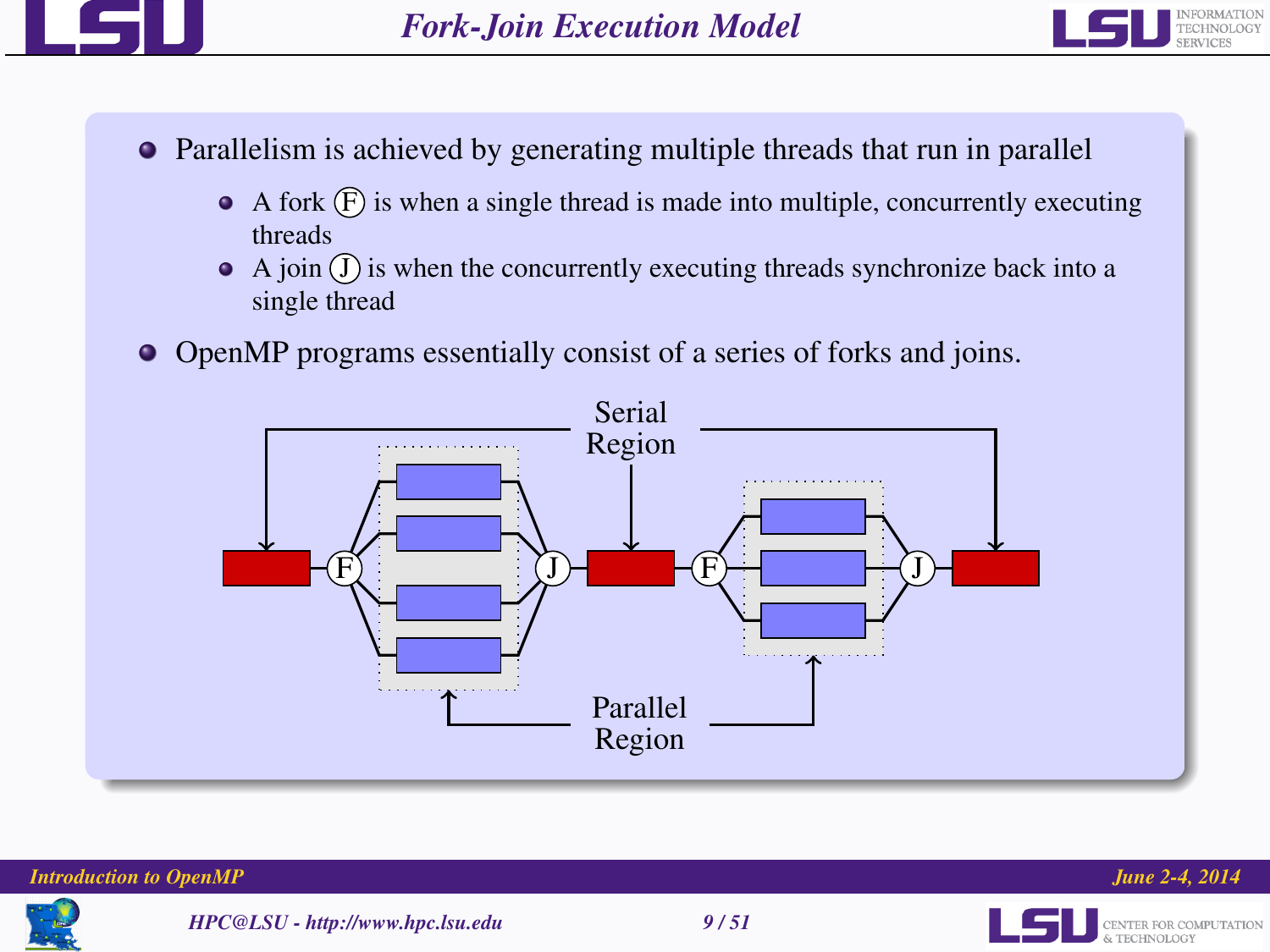



# • Program directives

- **•** Syntax
	- C/C++: #pragma omp <directive> [clause]
	- Fortran: !\$omp <directive> [clause]
- Parallel regions
- Parallel loops
- Synchronization
- **Data Structure**
- $\bullet$   $\cdot$   $\cdot$   $\cdot$
- Runtime library routines
- **•** Environment variables







L5U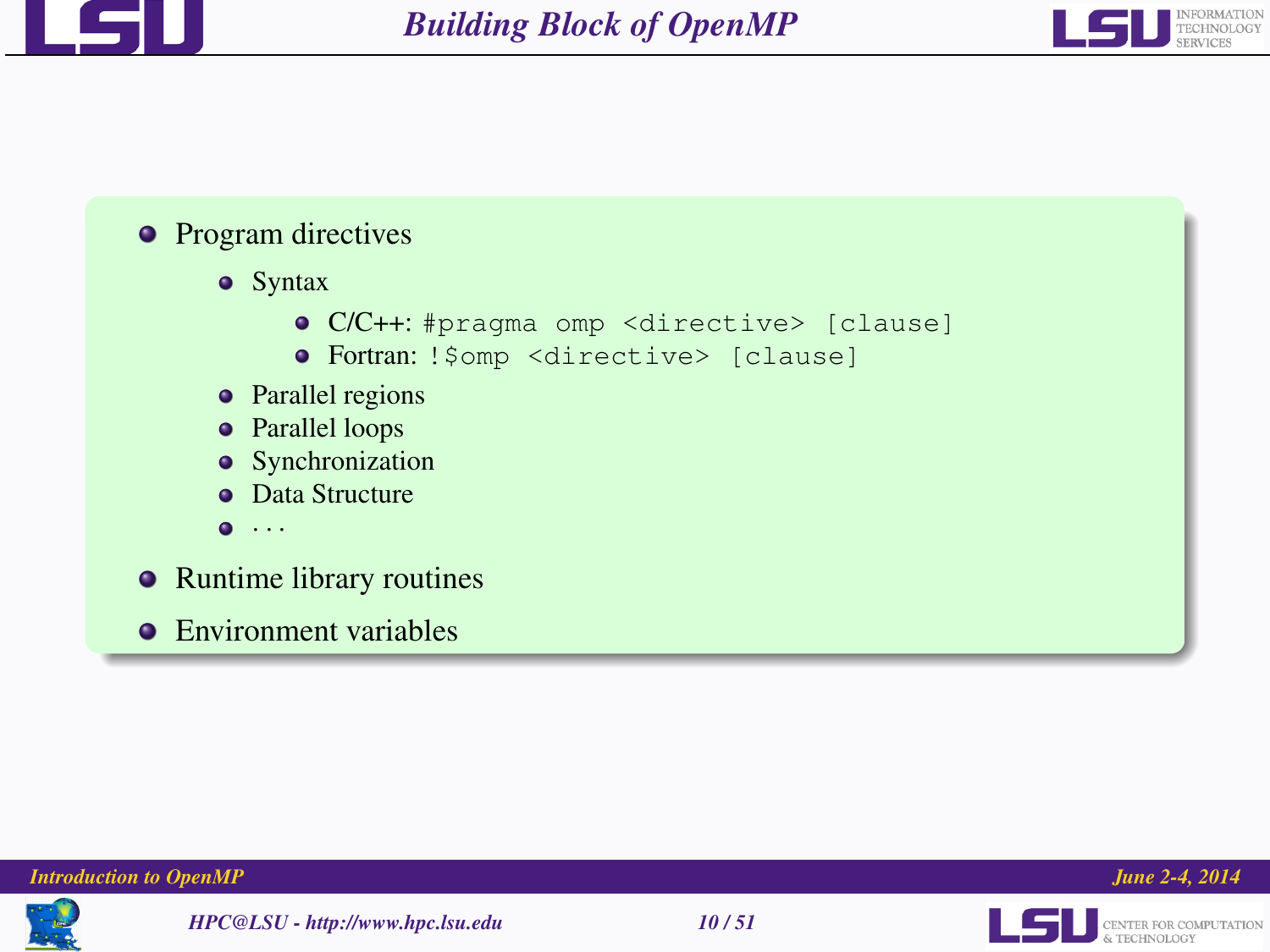



# **•** Fortran: case insensitive

- Add: use omp\_lib or include "omp\_lib.h"
- Usage: Sentinel directive [clauses]
- **•** Fortran 77
	- Sentinel could be: !Somp, \*Somp, csomp and must begin in first column
- Fortran 90/95/2003
	- Sentinel: !\$omp
- End of parallel region is signified by the end sentinel statement: !\$omp end directive [clauses]
- C/C++: case sensitive
	- Add #include <omp.h>
	- Usage: #pragma omp directive [clauses] newline





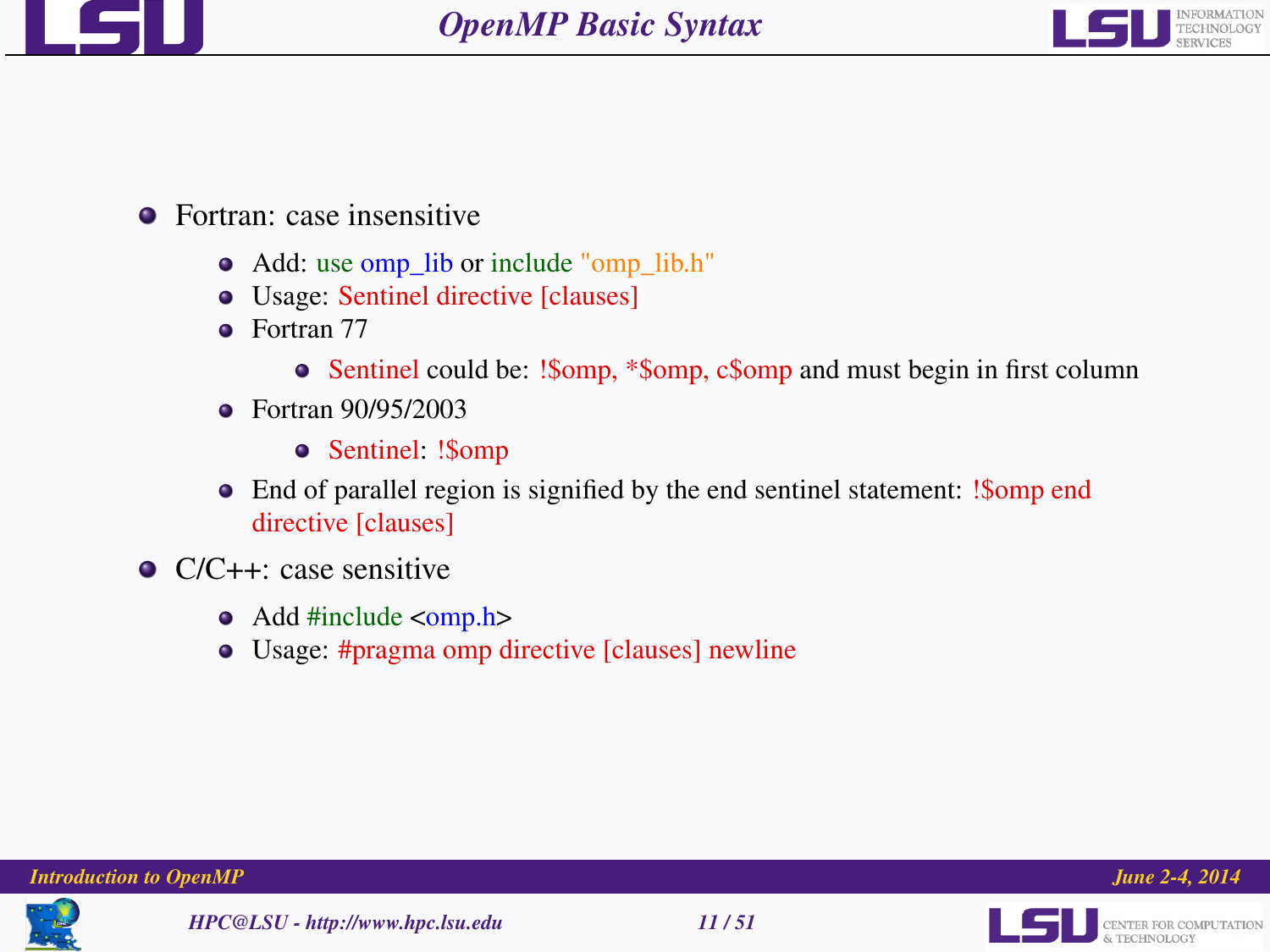



- Parallel Directive
	- parallel
- Worksharing Constructs
	- Fortran: do, workshare
	- $O(C++$  for
	- Fortran/C/C++: sections
- **•** Synchronization
	- master, single, ordered, flush, atomic







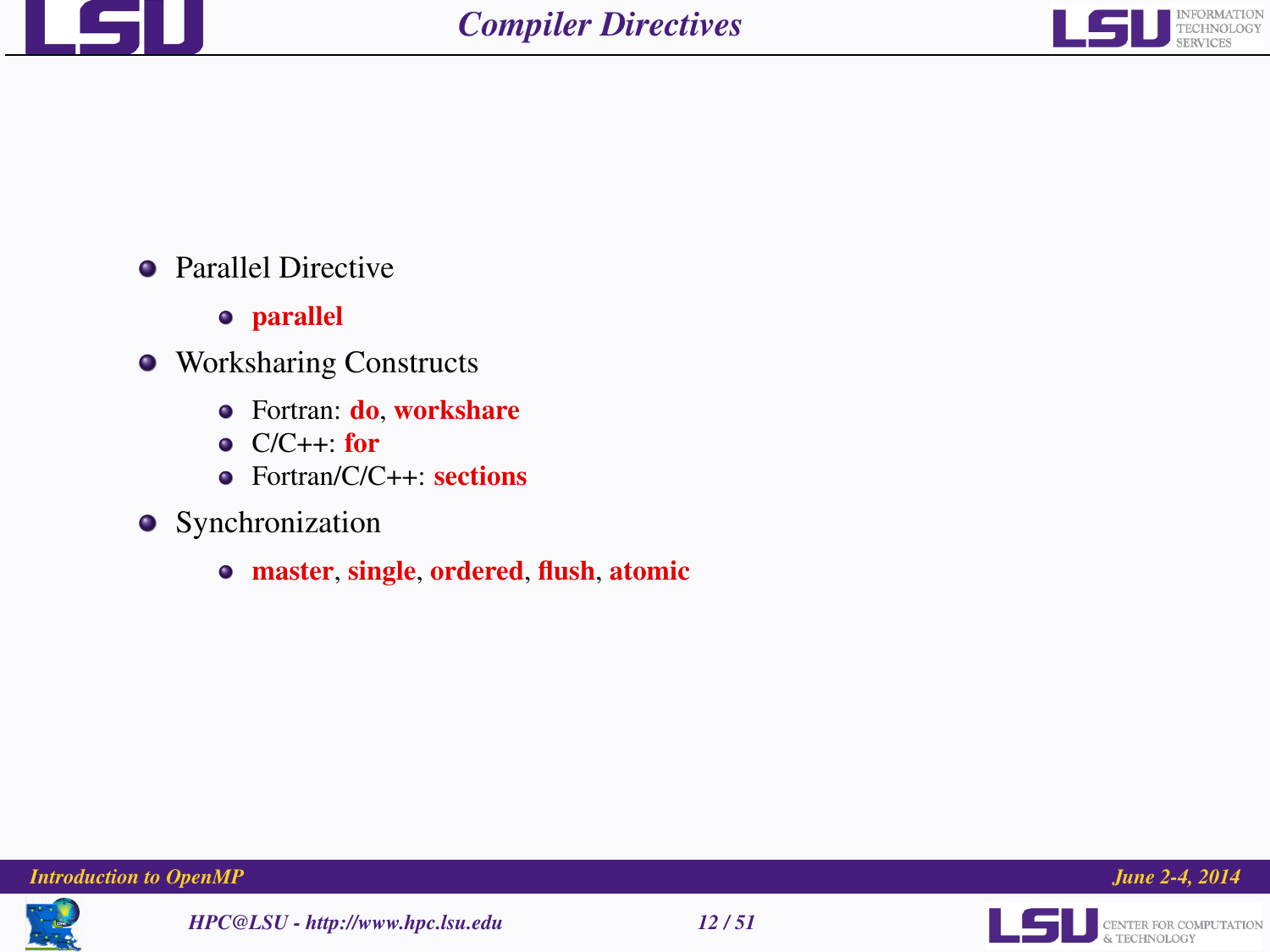



- private(list), shared(list)
- **•** firstprivate(list), lastprivate(list)
- reduction(operator:list)
- schedule(method[,chunk\_size])
- **o** nowait
- if(scalar\_expression)
- num thread(num)
- $\bullet$  threadprivate(list), copyin(list)
- ordered
- $\bullet$  more  $\cdots$







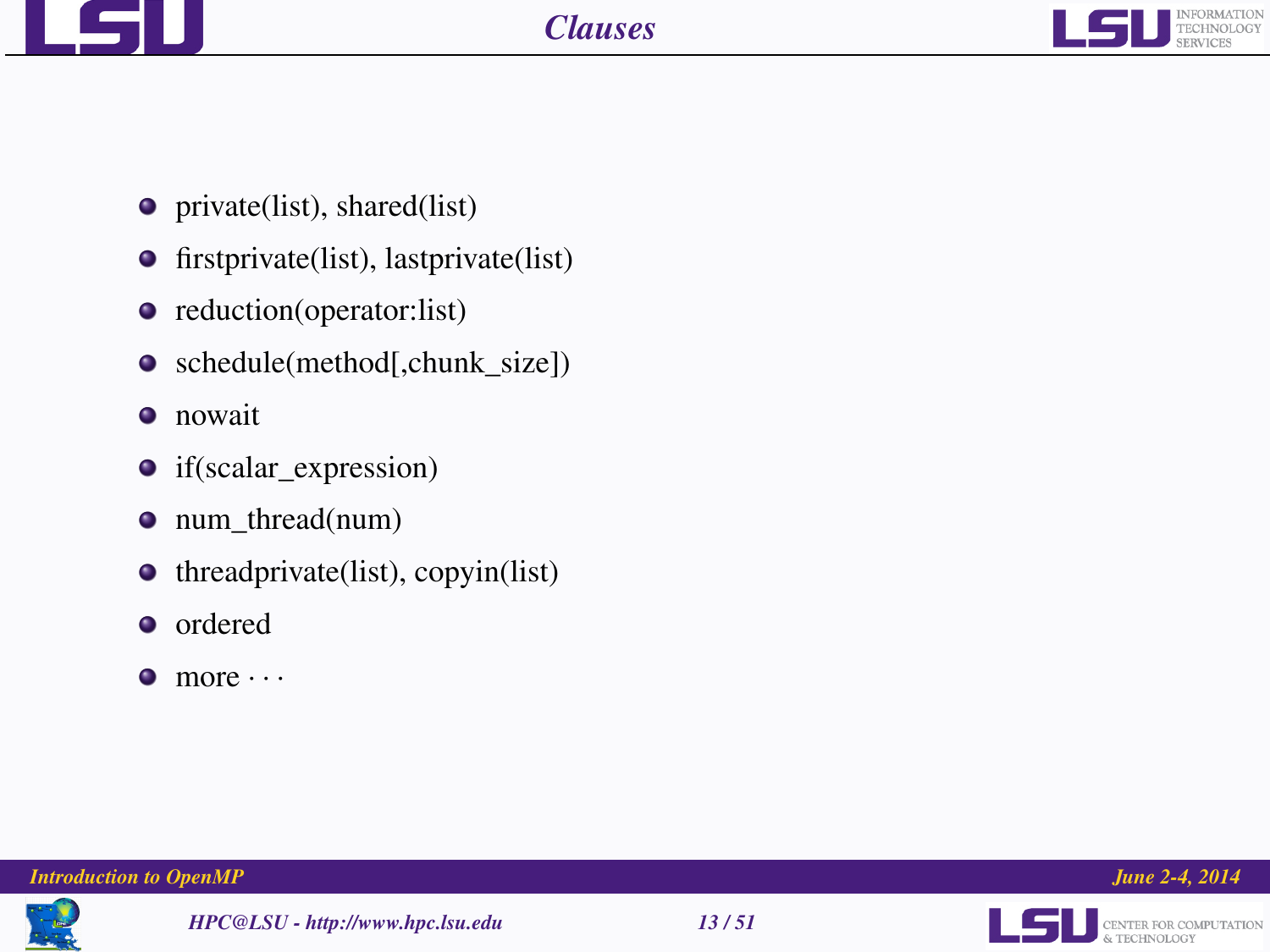



- Number of Threads: omp {set,get} num\_threads
- Thread ID: omp\_get\_thread\_num
- Scheduling: omp\_{set,get}\_dynamic
- Nested Parallelism: omp\_in\_parallel
- Locking: omp\_{init,set,unset}\_lock
- Wallclock Timer: omp\_get\_wtime
- $\bullet$  more  $\cdots$







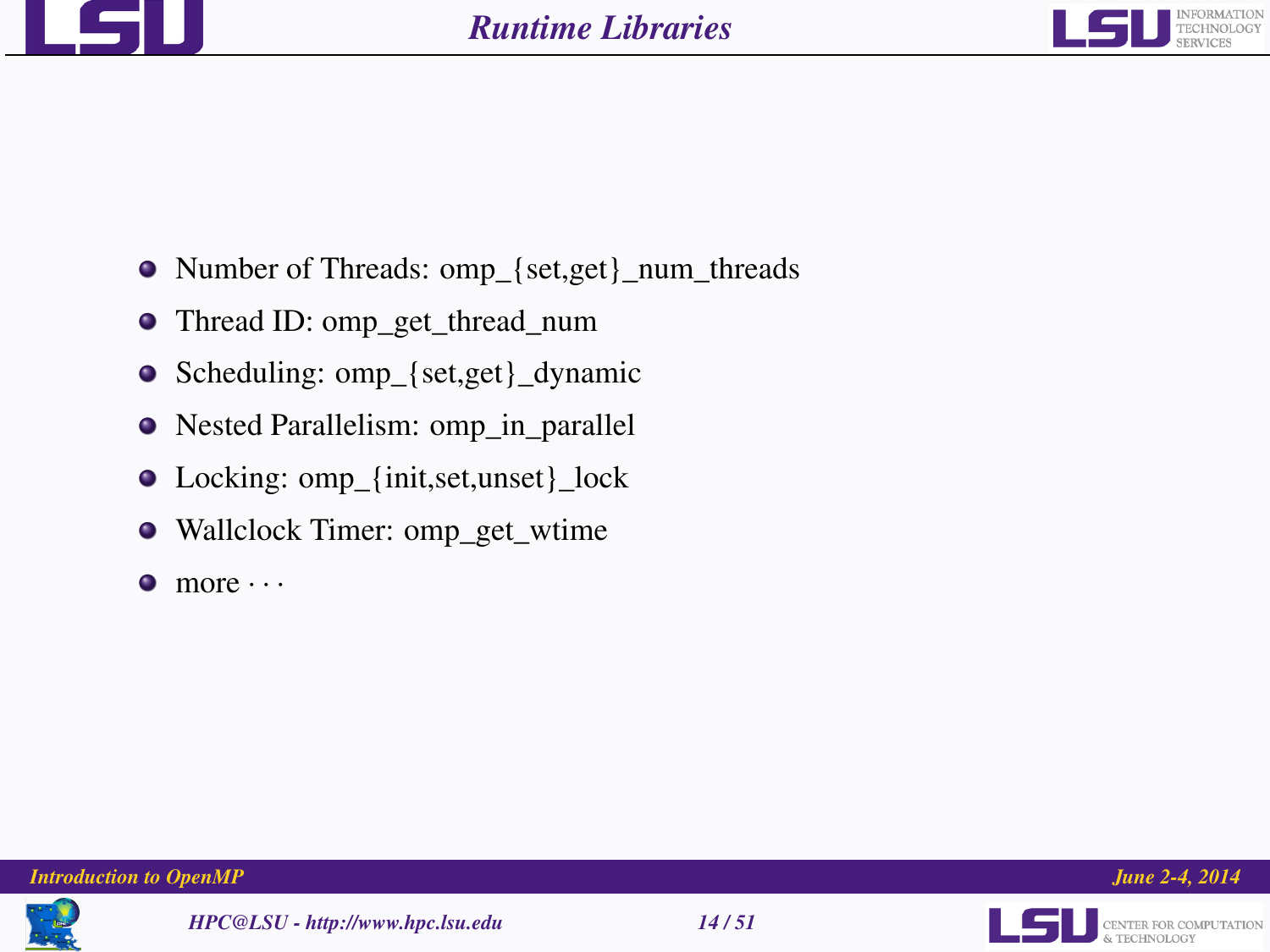



- $\bullet$  OMP NUM THREADS
- **OMP\_SCHEDULE**
- **OMP\_STACKSIZE**
- $\bullet$  OMP\_DYNAMIC
- $\bullet$  OMP\_NESTED
- $\bullet$  OMP\_WAIT\_POLICY
- $\bullet$  more  $\cdots$









**LEL** SENTER FOR COMPUTATION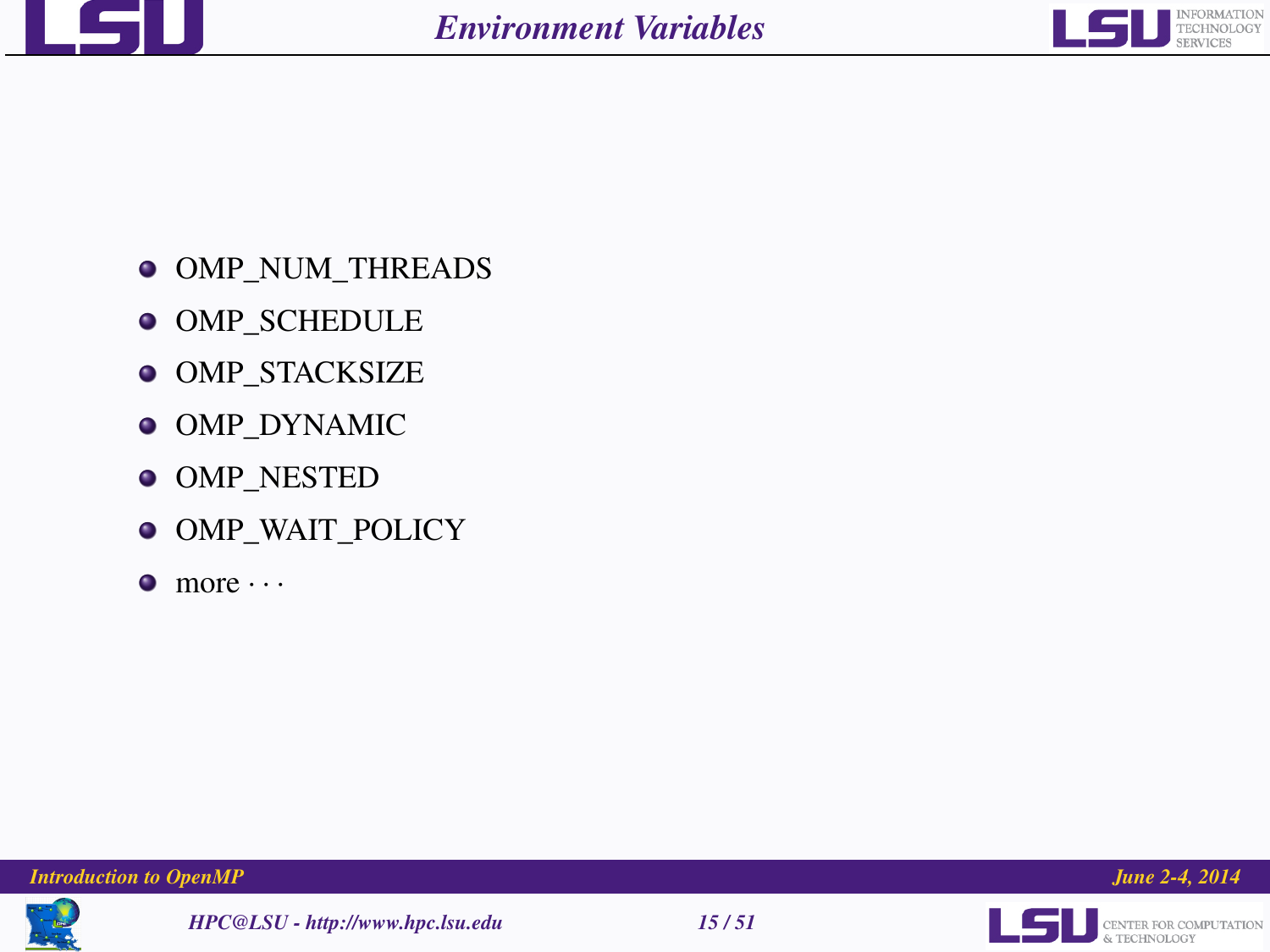



- The parallel directive forms a team of threads for parallel execution.
- Each thread executes the block of code within the OpenMP Parallel region.

| $\subset$                                        | Fortran                                                          |
|--------------------------------------------------|------------------------------------------------------------------|
| #include <stdio.h></stdio.h>                     | program hello                                                    |
| int main() $\{$                                  | implicit none                                                    |
| #pragma omp parallel<br>$printf("Hello world\n'$ | !\$omp parallel<br>print *, 'Hello World'<br>!\$omp end parallel |
|                                                  | end program hello                                                |





**LES DE CENTER FOR COMPUTATION**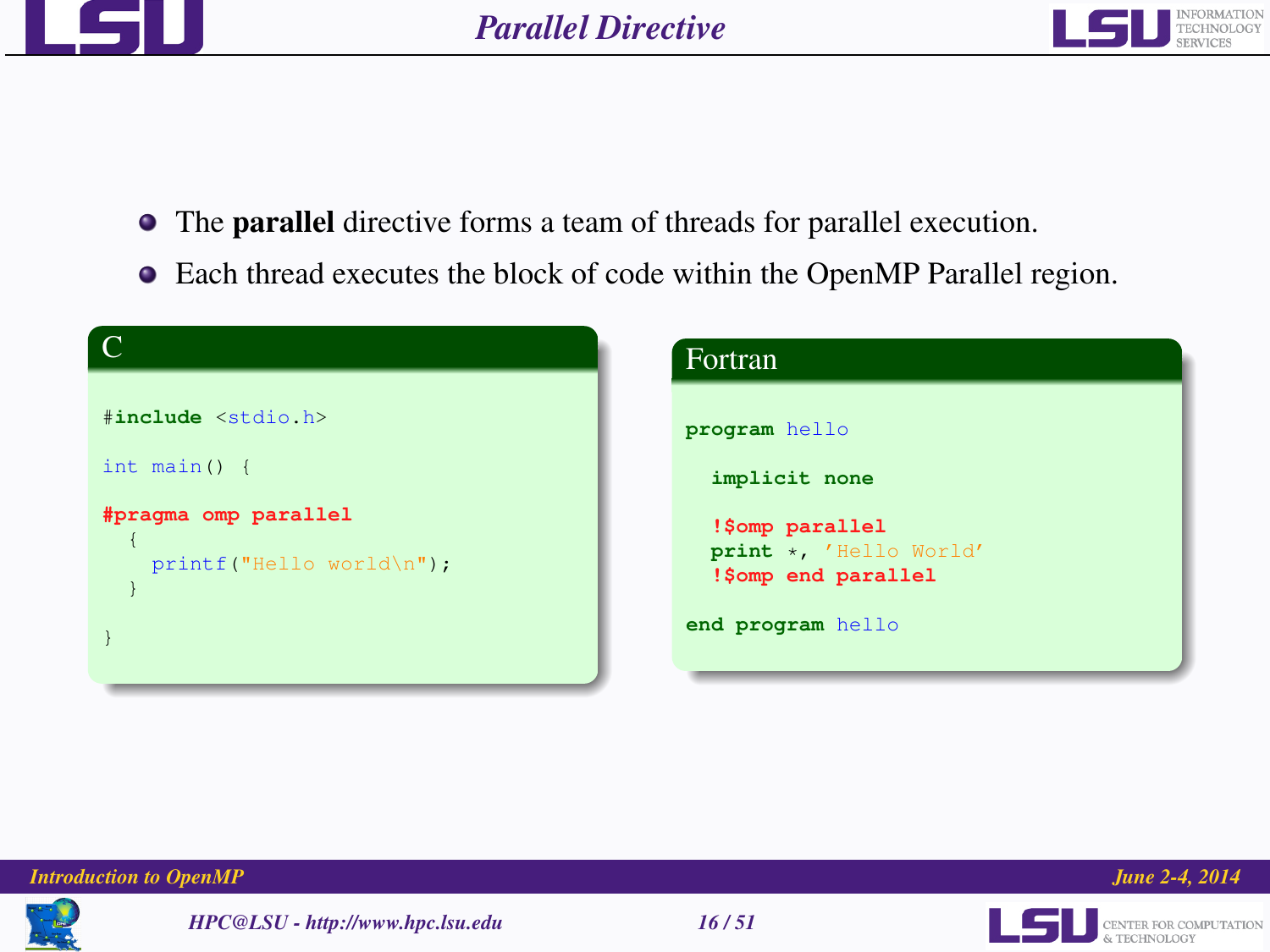



- **IBM Power7 clusters** 
	- $\bullet$  Use thread-safe compilers (with "\_r")
	- Use '-qsmp=omp' option
	- % xlc\_r -qsmp=omp hello.c && OMP\_NUM\_THREADS=4 ./a.out
	- % xlf90\_r -qsmp=omp hello.f90 && OMP\_NUM\_THREADS=4 ./a.out
- **O** Dell Linux clusters
	- Use '-openmp' option (Intel compiler)
	- Use '-fopenmp' option (GNU compiler)
	- Use '-mp' option (PGI Compiler)

% icc -openmp hello.c && OMP\_NUM\_THREADS=4 ./a.out

% ifort -openmp hello.f90 && OMP\_NUM\_THREADS=4 ./a.out

```
altair:openmp apacheco$ gcc -fopenmp helloworld.c -o helloc.x
altair:openmp apacheco$ gfortran -fopenmp helloworld.f90 -o hellof90.x
altair:openmp apacheco$ OMP_NUM_THREADS=4 ./helloc.x
Hello world
Hello world
Hello world
Hello world
altair:openmp apacheco$ OMP_NUM_THREADS=4 ./hellof90.x
Hello World
Hello World
Hello World
Hello World
```
*Introduction to OpenMP June 2-4, 2014*



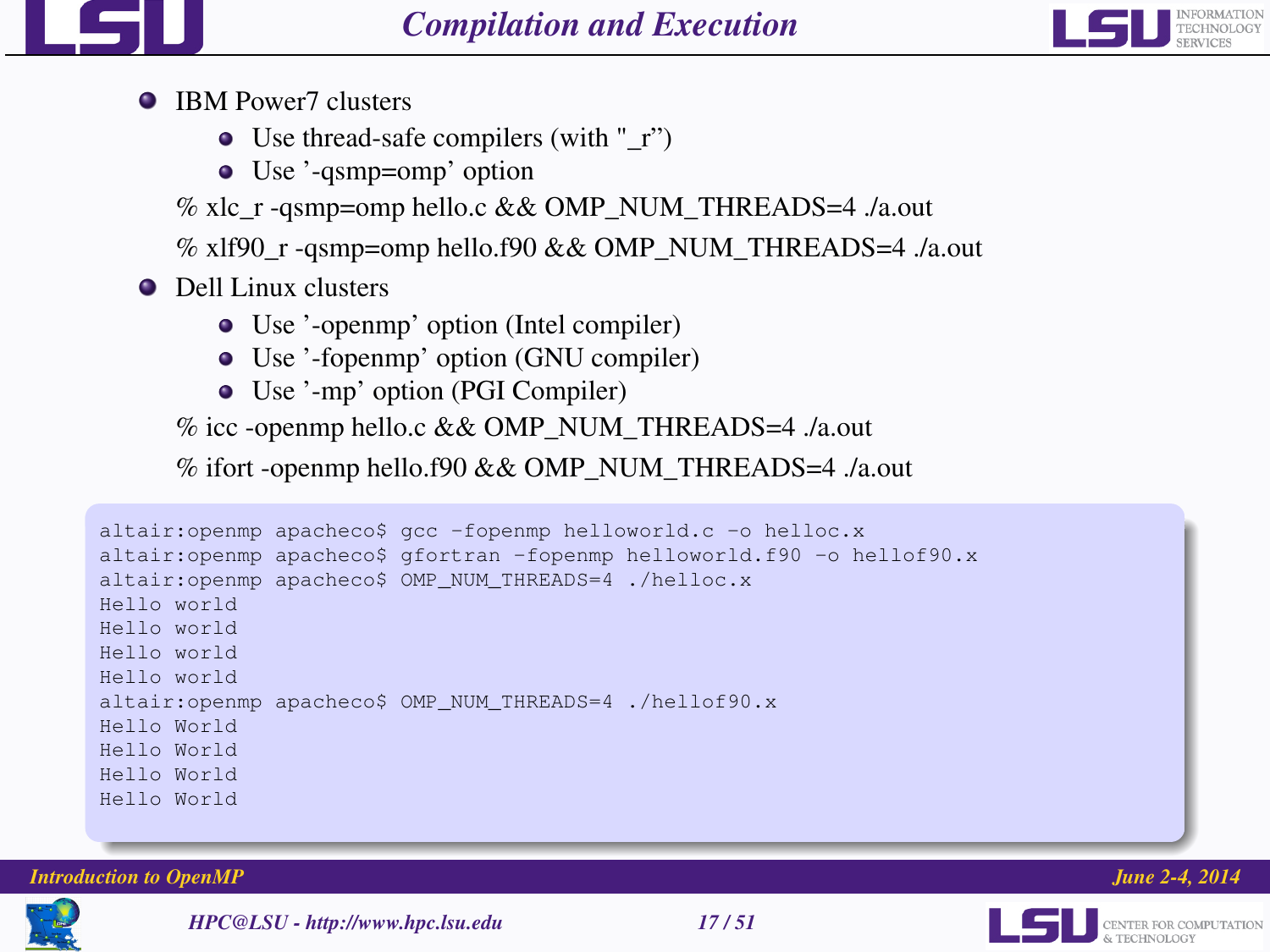









CENTER FOR COMPUTATION

ا رکبا ا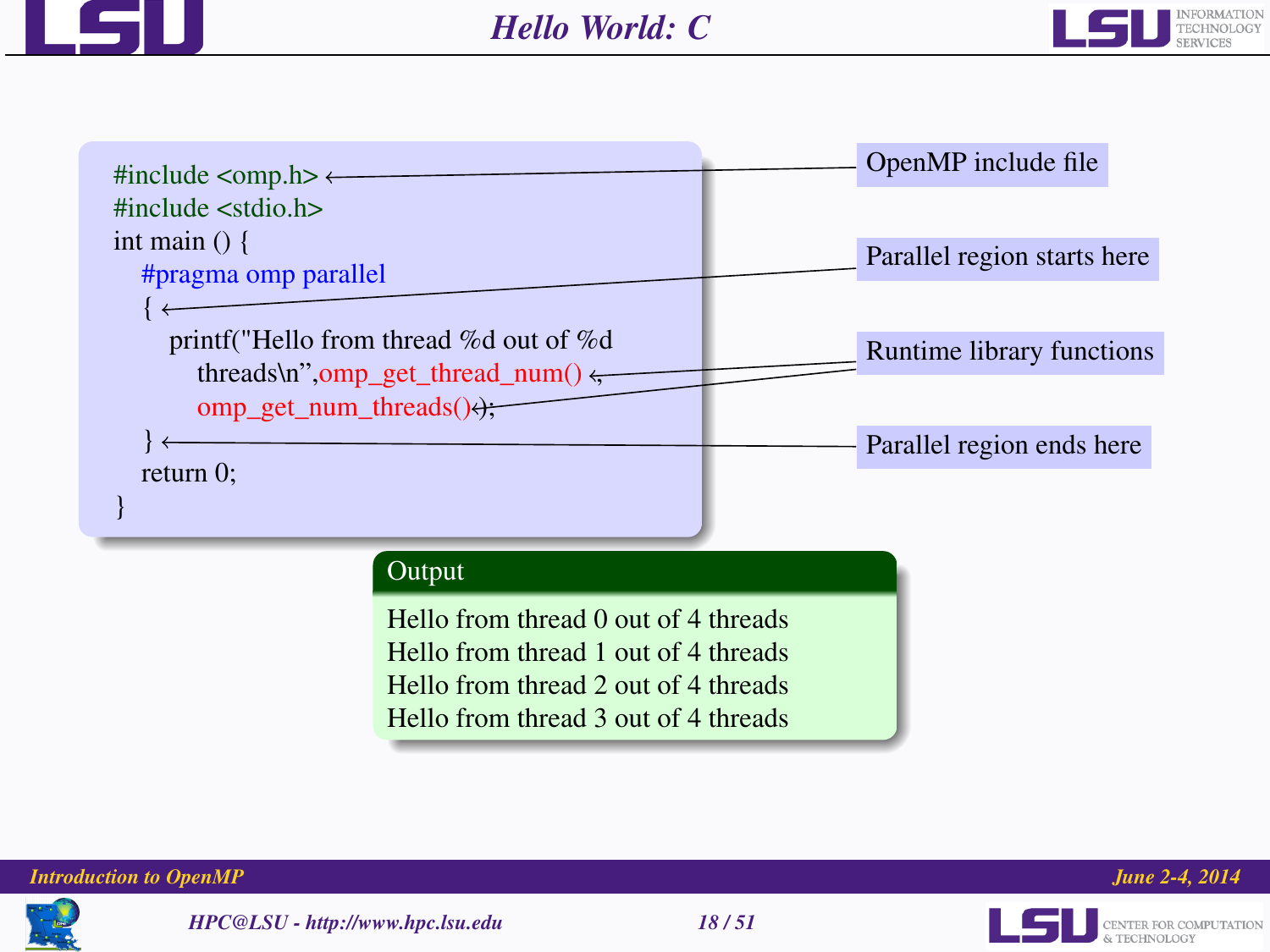





# Output

Hello from thread 0 out of 4 threads Hello from thread 1 out of 4 threads Hello from thread 2 out of 4 threads Hello from thread 3 out of 4 threads



CENTER FOR COMPUTATION

LSI



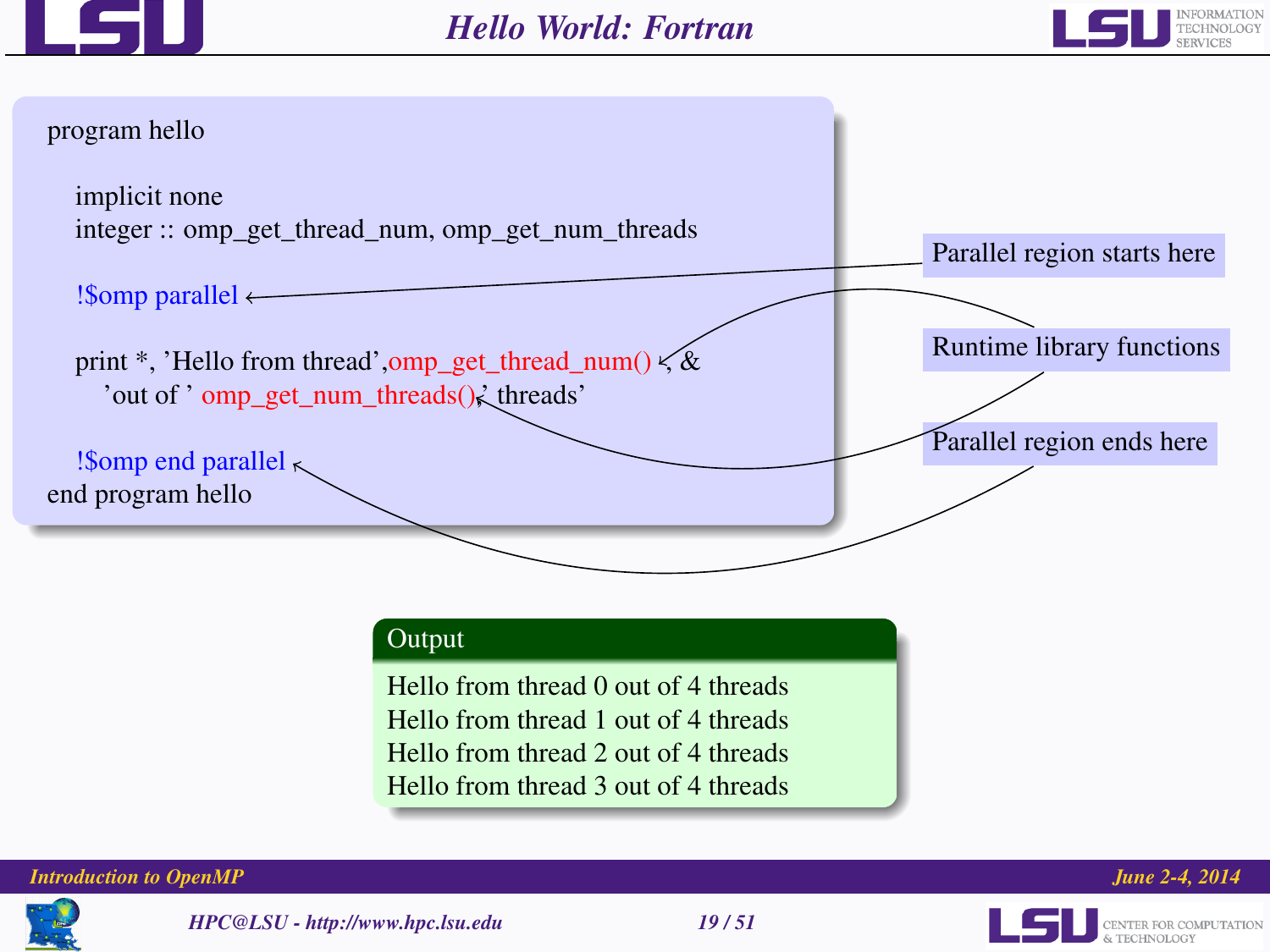



- Write a "hello world" program with OpenMP where
	-
	- **1** If the thread id is odd, then print a message "Hello world from thread x, I'm odd!"
	- *2* If the thread id is even, then print a message "Hello world from thread x, I'm even!"

| #include <stdio.h></stdio.h>        |
|-------------------------------------|
| $/*$ Include omp.h ? */             |
| int main() $\{$                     |
| int id:                             |
| /* Add Opemp pragma */              |
| 4                                   |
| $id = \sqrt{*} Get Thread ID * /$   |
| $if (id§2 == 1)$                    |
| printf("Hello world from thread %d, |
| I am odd\n", id);                   |
| else                                |
| printf("Hello world from thread %d, |
| I am even $\ln$ ", id);             |
|                                     |
|                                     |
|                                     |

# Fortran

```
program hello
  ! Include/Use omp_lib.h/omp_lib ?
  implicit none
  integer i
  ! Add OMP Directive
  i = ! Get Thread ID
  if (mod(i,2).eq.1) then
    print *,'Hello from thread',i,', I am
  else
    print *,'Hello from thread',i,', I am
         even!'
  endif
  ! End OMP Directive ?
end program hello
```




& TECHNOLOGY

L5U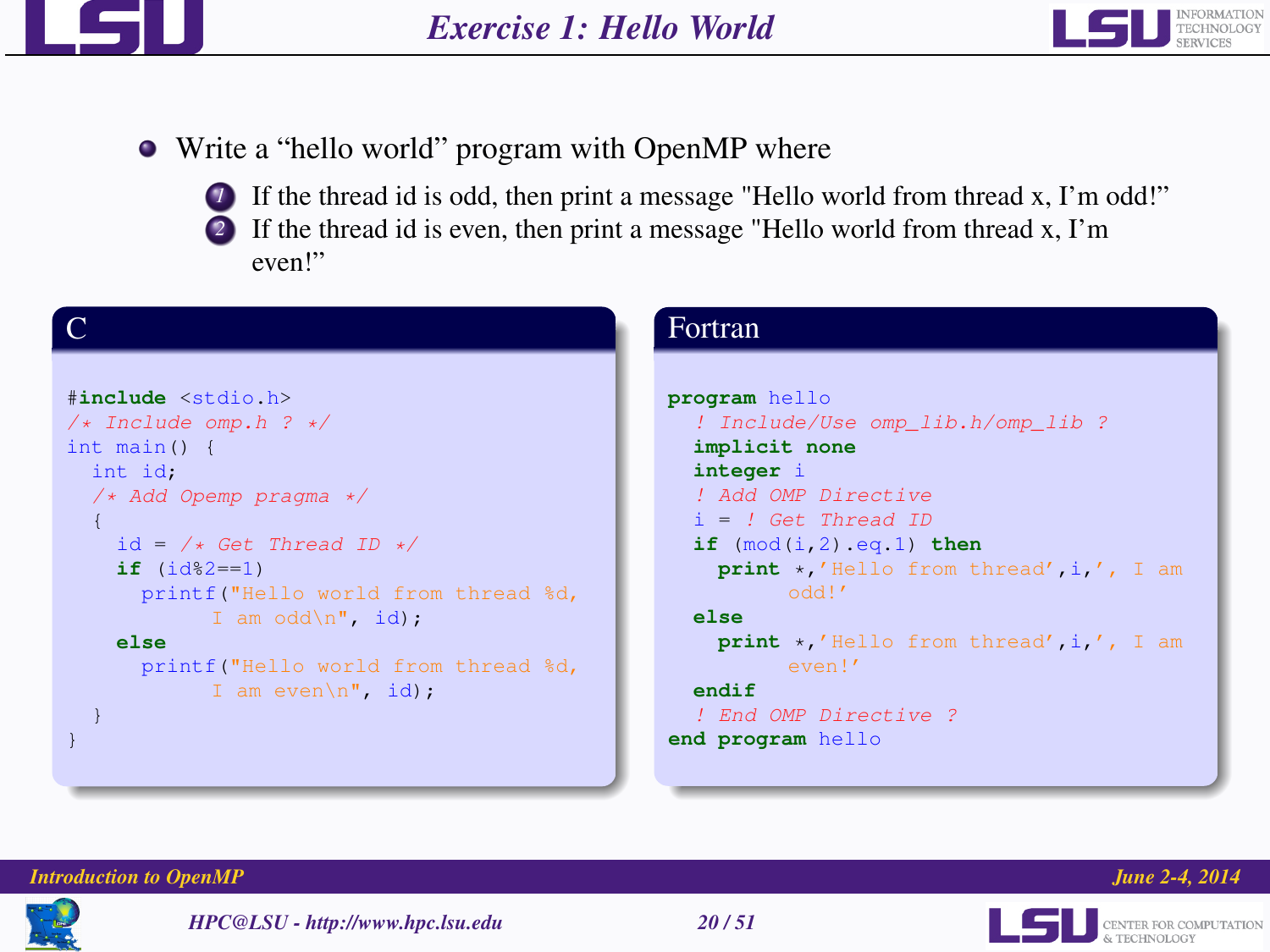



# $C/C++$

```
#include <omp.h>
#include <stdio.h>
int main() {
  int id;
#pragma omp parallel private(id)
  {
    id = comp_qet_thread_name();
    if (id%2==1)
       printf("Hello world from thread %d,
              I am odd\n\ln, id);
    else
       printf("Hello world from thread %d,
              I am even\n", id);
  }
}
altair:solution apacheco$ gcc -fopenmp -o helloc hello.c
altair:solution apacheco$ ./helloc
Hello world from thread 1, I am odd
Hello world from thread 2, I am even
Hello world from thread 0, I am even
Hello world from thread 3, I am odd
```
### Fortran

```
program hello
  use omp_lib
  implicit none
  integer i
   !$omp parallel private(i)
   i = omp qet thread num()
  if (mod(i,2).eq.1) then
     print *,'Hello from thread',i,', I am
            odd!'
   else
     print *,'Hello from thread',i,', I am
            even!'
   endif
   !$omp end parallel
end program hello
altair:solution apacheco$ gfortran -fopenmp -o hellof hello.f90
altair:solution apacheco$ ./hellof
 Hello from thread 2, I am even!<br>Hello from thread 1. I am odd!
 Hello from thread
 Hello from thread 0, I am even!<br>Hello from thread 3, I am odd!
 Hello from thread
```




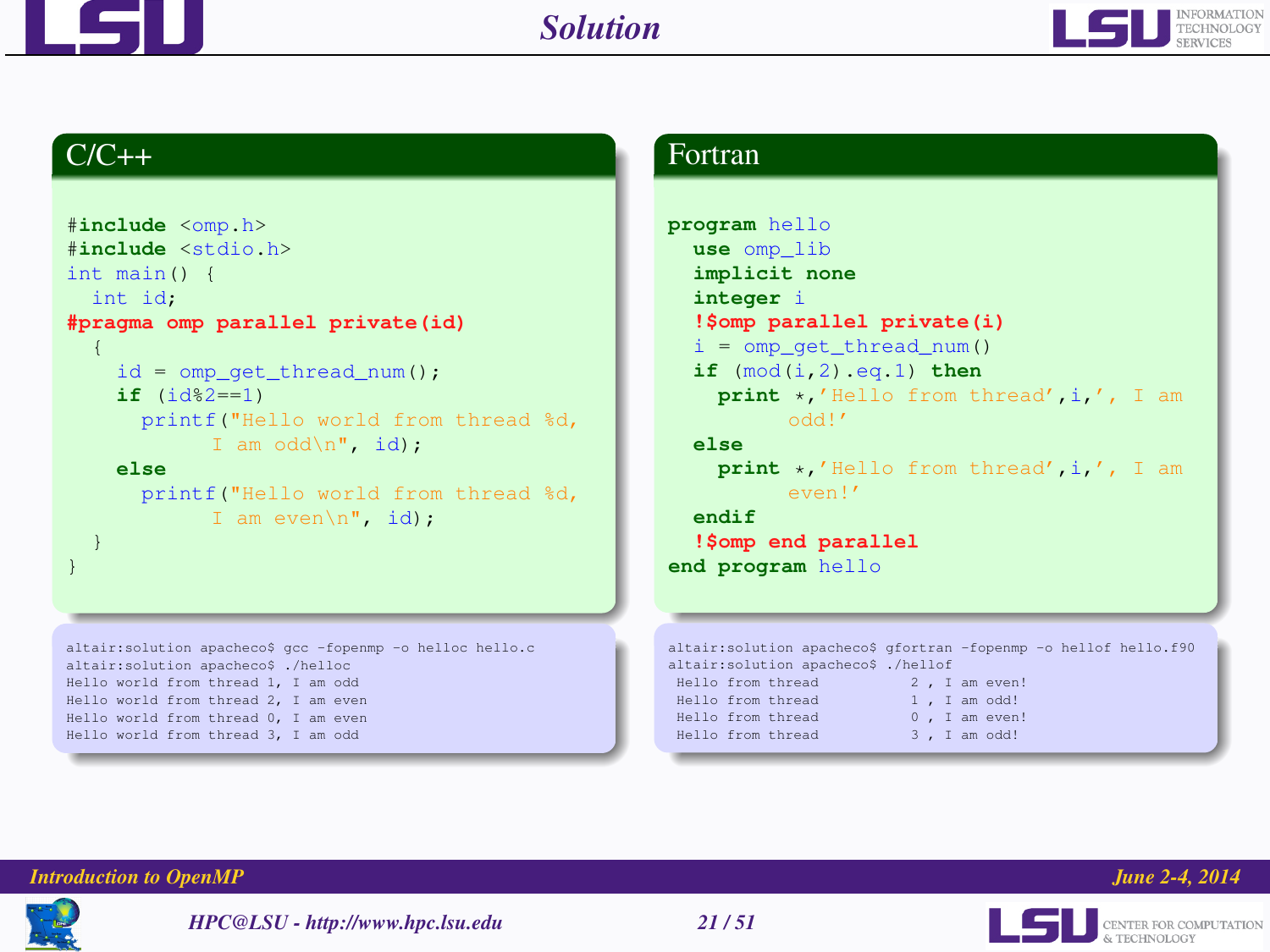



We need to share work among threads to achieve parallelism

• Syntax:

- Fortran: !\$omp parallel
- C/C++: #pragma for
- Loops are the most likely targets when parallelizing a serial program

• Syntax:

- **Fortran:** ! \$omp do
- C/C++: #pragma omp for
- Other work sharing directives available
	- **Sections:** ! \$omp sections or #pragma sections
	- **Tasks: !**\$omp task or #pragma omp task
- The parallel and work sharing directive can be combined as
	- !\$omp parallel do
	- #pragma omp parallel sections



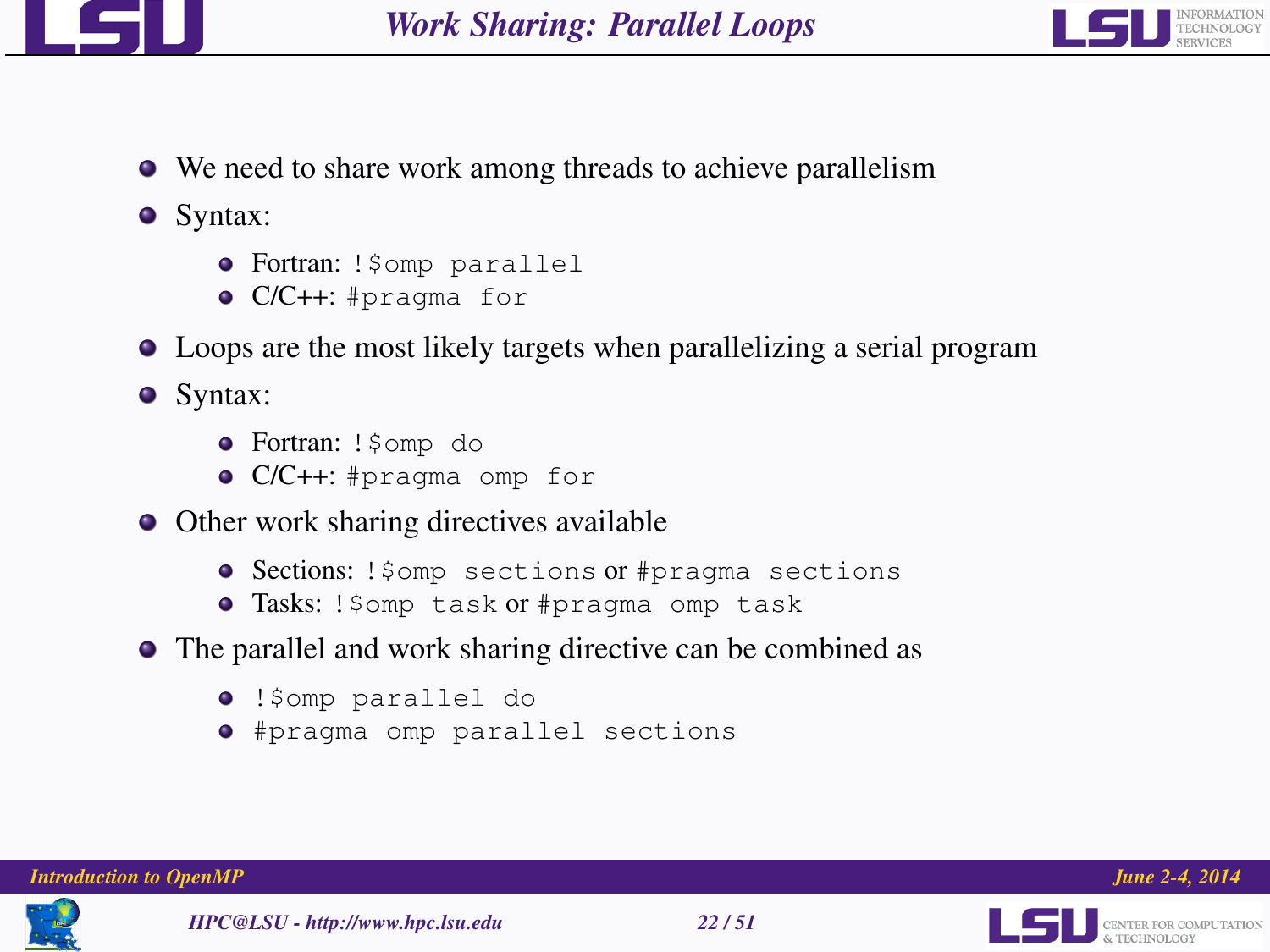





### Fortran

```
program paralleldo
```

```
implicit none
 integer :: i, n, a(100)
 i = 0n = 100!$omp parallel
 !$omp do
 do i = 1, n
    a(i) = i * (i+1)end do
 !$omp end do
  !$omp end parallel
end program paralleldo
```






**LEL** SENTER FOR COMPUTATION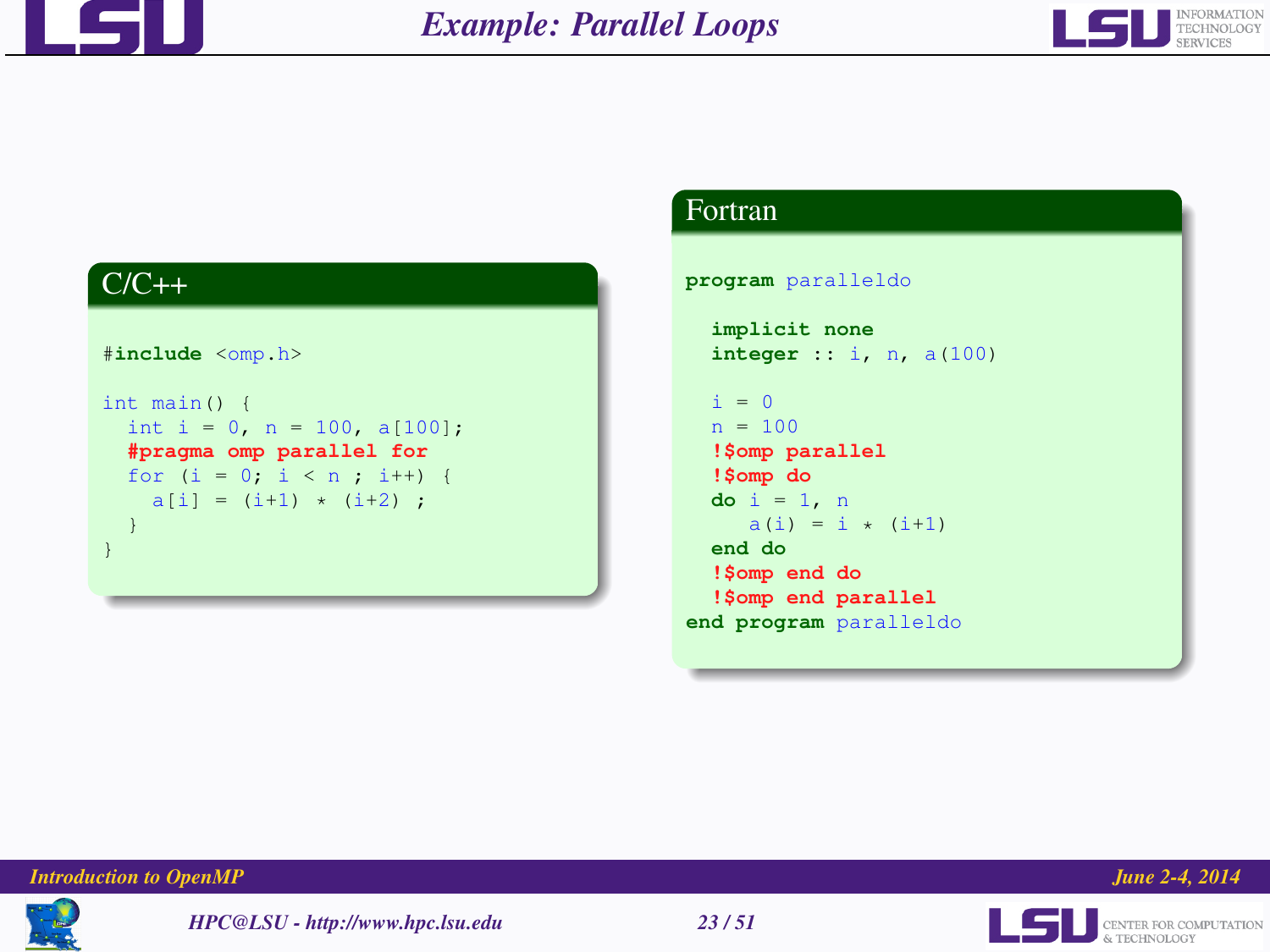



- OpenMP provides different methods to divide iterations among threads, indicated by the schedule clause
	- Syntax: schedule (<method>, [chunk size])
- Methods include
	- $\bullet$  Static: the default schedule; divide interations into chunks according to size, then distribute chunks to each thread in a round-robin manner.
	- Dynamic: each thread grabs a chunk of iterations, then requests another chunk upon completion of the current one, until all iterations are executed.
	- Guided: similar to Dynamic; the only difference is that the chunk size starts large and shrinks to size eventually.





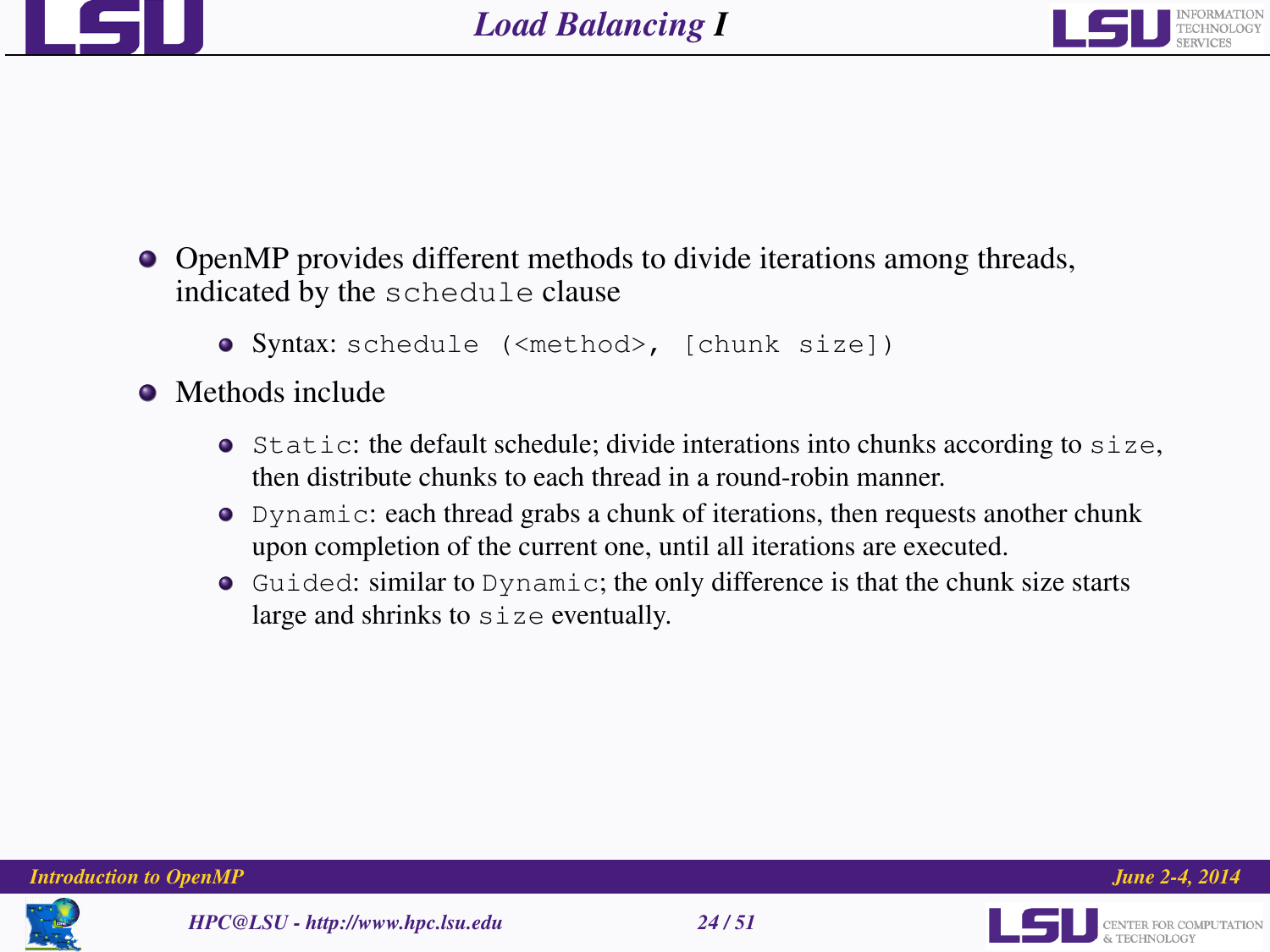



# 4 threads, 100 iterations

|             |                |             | Iterations mapped onto thread |             |
|-------------|----------------|-------------|-------------------------------|-------------|
| Schedule    |                |             |                               |             |
| Static      | $1 - 25$       | $26 - 50$   | $51 - 75$                     | 76-100      |
| Static, 20  | $1-20, 81-100$ | $21-40$     | $41-60$                       | 61-80       |
| Dynamic     | $1, \cdots$    | $2. \cdots$ | $3. \cdots$                   | $4. \cdots$ |
| Dynamic, 10 | $1-10, \cdots$ | $11 - 20$ , | $21-30$                       | $31 - 40$ , |
|             |                |             |                               |             |









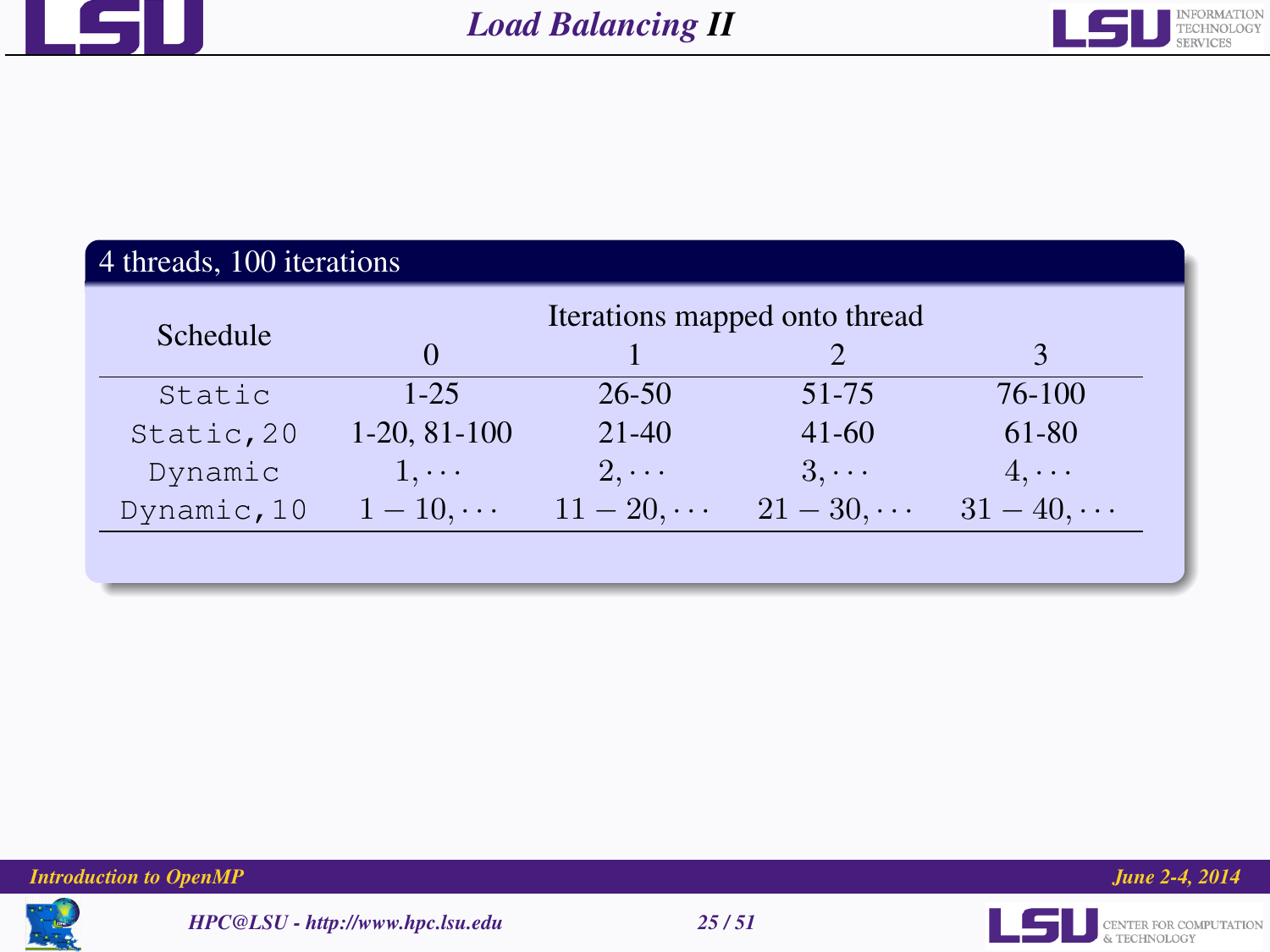



| Schedule | When to Use                                                                                                           |  |
|----------|-----------------------------------------------------------------------------------------------------------------------|--|
| Static   | Even and predictable workload per iteration;<br>scheduling may be done at compilation time,<br>least work at runtime. |  |
| Dynamic  | Highly variable and unpredictable workload<br>per iteration; most work at runtime                                     |  |
| Guided   | Special case of dynamic scheduling;<br>compromise between load balancing and<br>scheduling overhead at runtime        |  |





**LEL** CENTER FOR COMPUTATION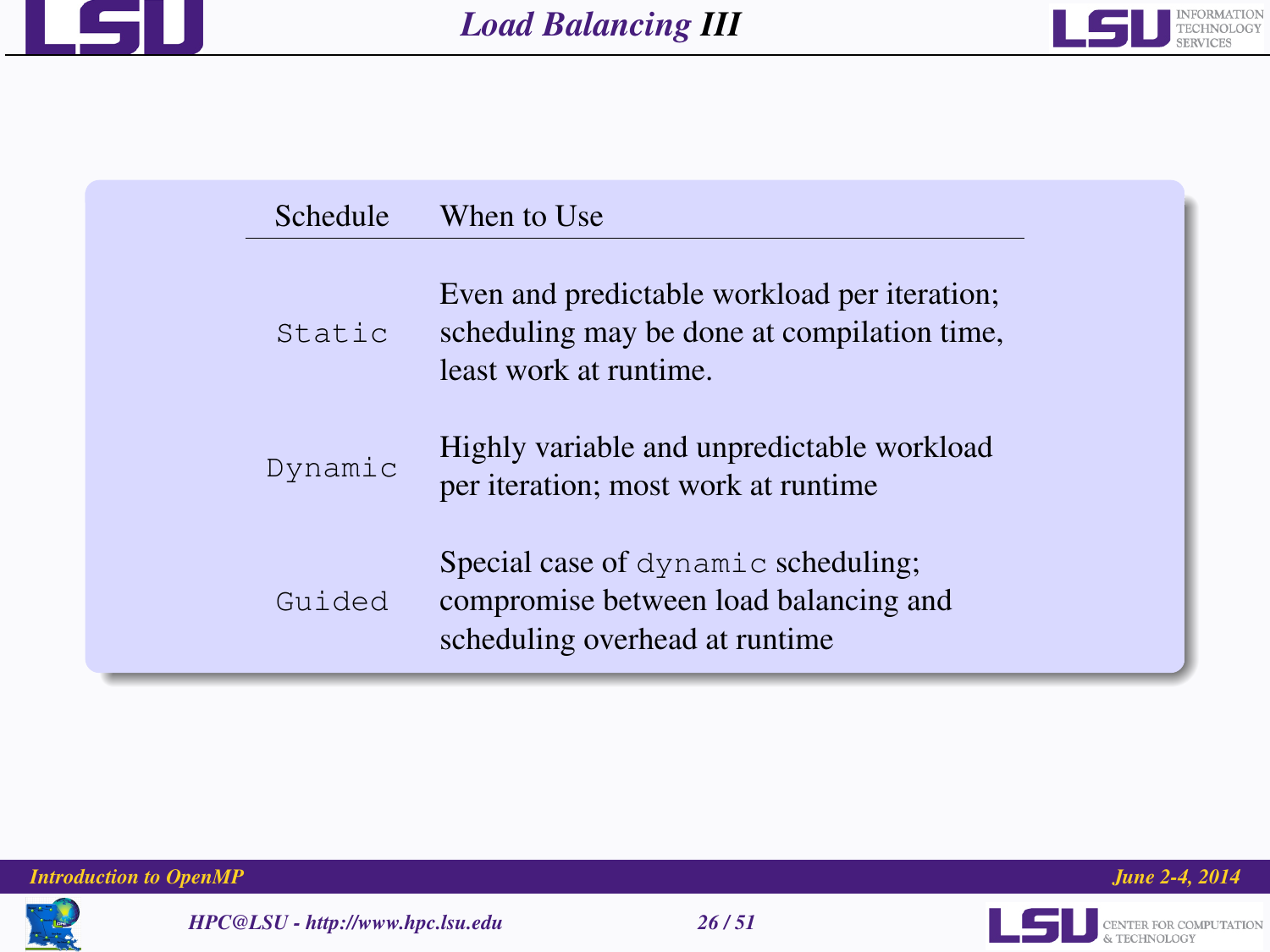



# • Gives a different block to each thread

| $C/C++$                       | Fortran                        |
|-------------------------------|--------------------------------|
|                               |                                |
| #pragma omp parallel          | !\$omp parallel                |
| #pragma omp sections          | !\$omp sections                |
|                               | !\$omp section                 |
| #pragma omp section           | call some calculation          |
| some calculation();           | !\$omp section                 |
| #pragma omp section           | call some more calculation     |
| some more calculation ();     | !\$omp section                 |
| #pragma omp section           | call yet some more calculation |
| yet some more calculation (); | !\$omp end sections            |
|                               | !\$omp end parallel            |
|                               |                                |
|                               |                                |
|                               |                                |

### *Introduction to OpenMP June 2-4, 2014*



*HPC@LSU - http://www.hpc.lsu.edu 27 / 51*



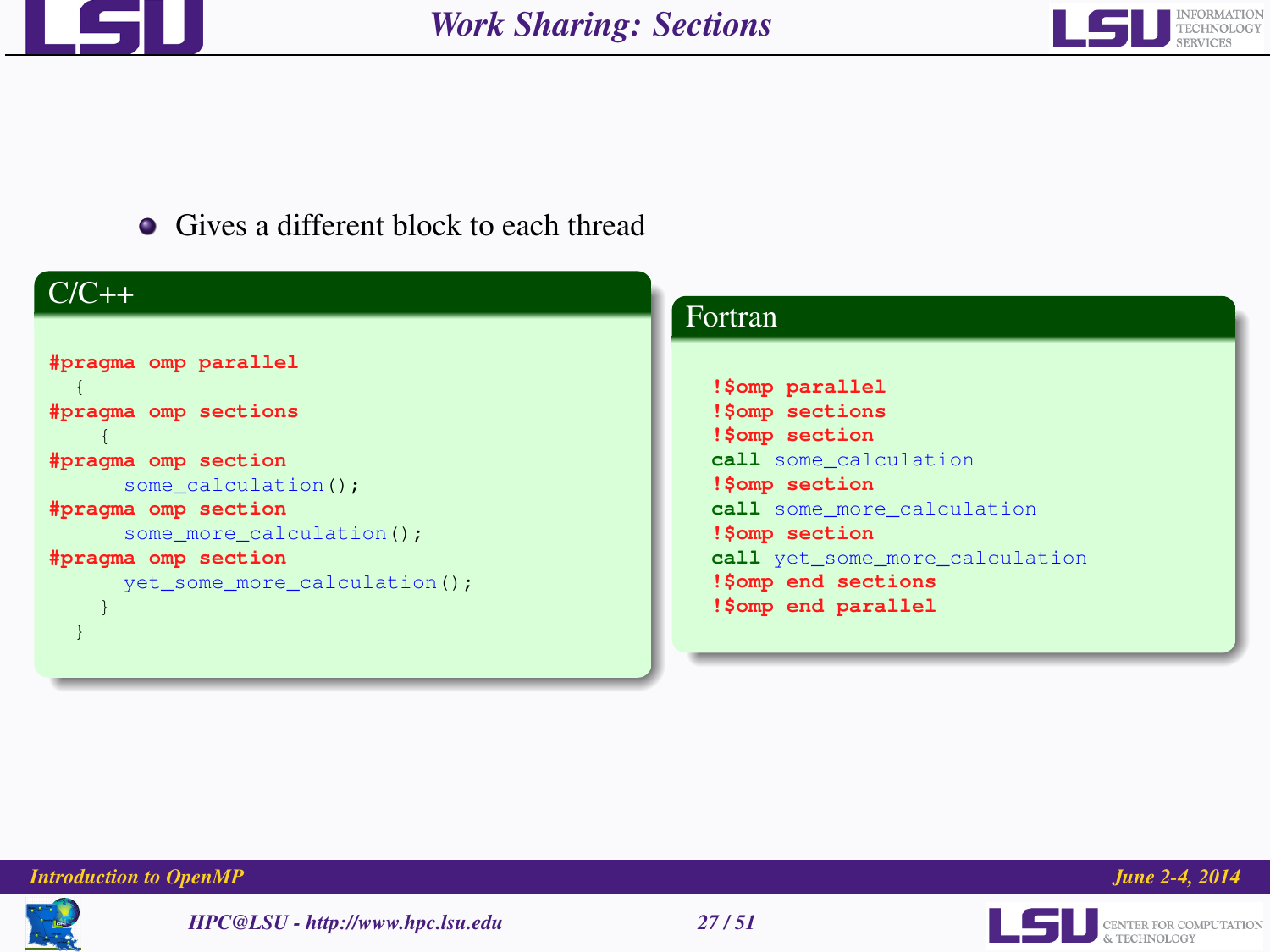



- $\bullet$  Shared(list)
	- Specifies the variables that are shared among all threads
- $\bullet$  Private(list)
	- Creates a local copy of the specified variables for each thread
	- **the value is uninitialized!**
- Default(shared|private|none)
	- Defines the default scope of variables
	- C/C++ API does not have **default(private)**
- Most variables are shared by default
	- A few exceptions: iteration variables; stack variables in subroutines; automatic variables within a statement block.





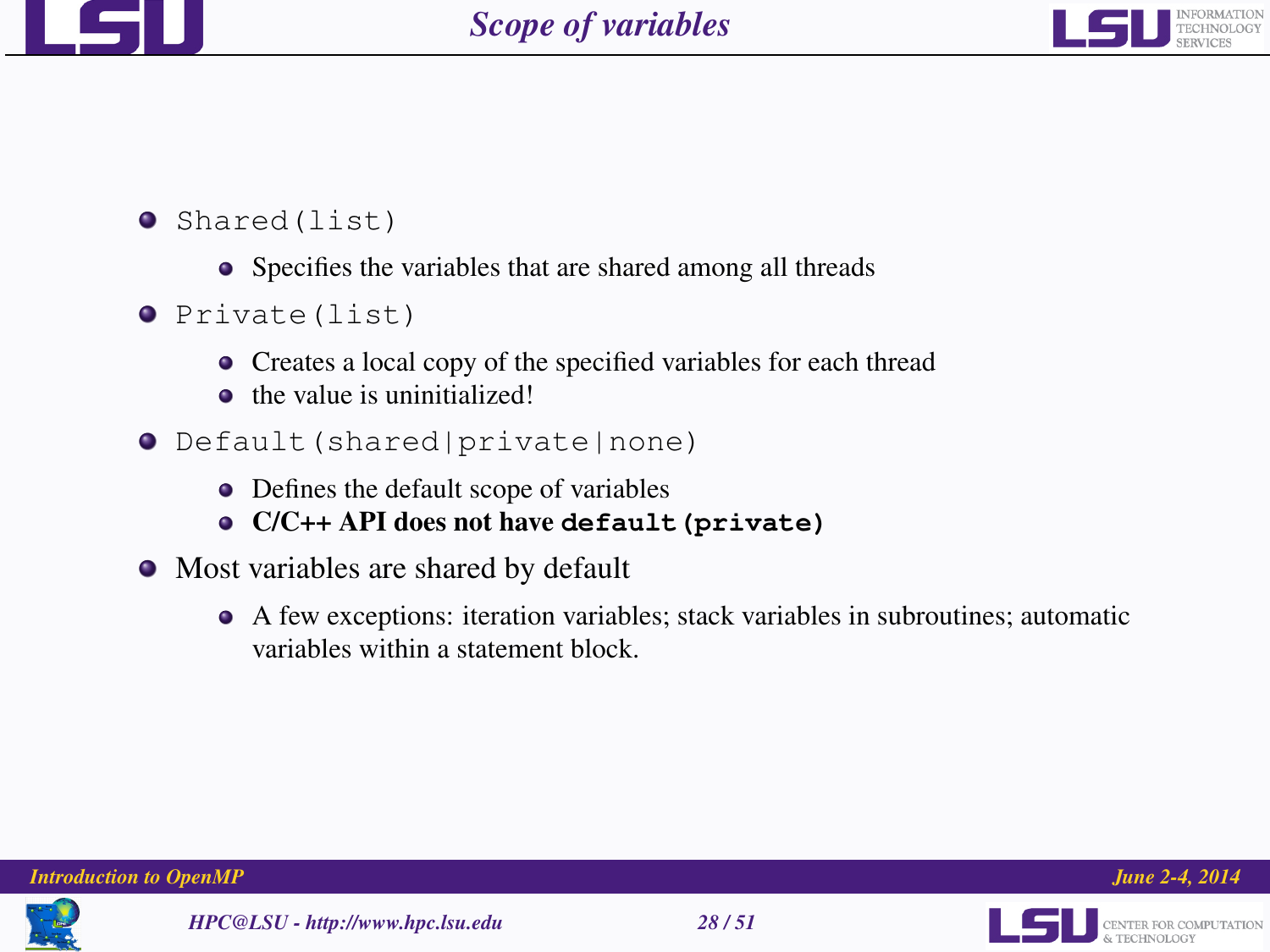



SAXPY is a common operation in computations with vector processors included as part of the BLAS routines

 $y \leftarrow \alpha x + y$ 

- SAXPY is a combination of scalar multiplication and vector addition
- Parallelize the following SAXPY code

| $\overline{C}$                                                                                                                                                                                                                                                                                                                                                                                                                                                                                | Fortran                                                                                                                                                                                                                                                                                                                                                                                                                                                                                                              |
|-----------------------------------------------------------------------------------------------------------------------------------------------------------------------------------------------------------------------------------------------------------------------------------------------------------------------------------------------------------------------------------------------------------------------------------------------------------------------------------------------|----------------------------------------------------------------------------------------------------------------------------------------------------------------------------------------------------------------------------------------------------------------------------------------------------------------------------------------------------------------------------------------------------------------------------------------------------------------------------------------------------------------------|
| #include <stdio.h><br/>finglude <time h=""></time></stdio.h>                                                                                                                                                                                                                                                                                                                                                                                                                                  | program saxpy                                                                                                                                                                                                                                                                                                                                                                                                                                                                                                        |
| int main()<br>int i:<br>long long int n=100000000;<br>$float a=2.0.$<br>float xinl:<br>float y[n];<br>clock_t start_time, end_time;<br>/* Parallelize this block of code (optional) */<br>for $(i = 0; i < n; i++)$<br>$x[i] = 10$ .<br>$y[i] = 2.0$<br>$start_time = clock();$<br>/* Parallelize this block of code */<br>for $(i = 0, i < n; i++)$<br>$y[i] = axx[i] + y[i],$<br>$end_time = clock();$<br>printf ("SAXPY Time: %f\n", (double) (end_time - start_time)/<br>CLOCKS_PER_SEC); | implicit none<br>integer :: i,n<br>real, dimension(:), allocatable :: x, y<br>real :: a, start_time, end_time<br>$n=100000000$<br>allocate $(x(n), y(n))$<br>! Parallelize this block of code (optional)<br>$x = 1.0d0$<br>$v = 2.0d0$<br>$a = 2.0d0$<br>call cpu_time(start_time)<br><i>1 Parallelize this block of code</i><br>$do i = 1, n$<br>$y(i) = y(i) + a + x(i)$<br>end do<br>call cpu_time(end_time)<br>deadlocate(x, y)<br>print '(a, f8.6)', 'SAXPY Time: ', end_time - start_time<br>end program saxpy |

#### *Introduction to OpenMP June 2-4, 2014*



*HPC@LSU - http://www.hpc.lsu.edu 29 / 51*



**LES DE CENTER FOR COMPUTATION**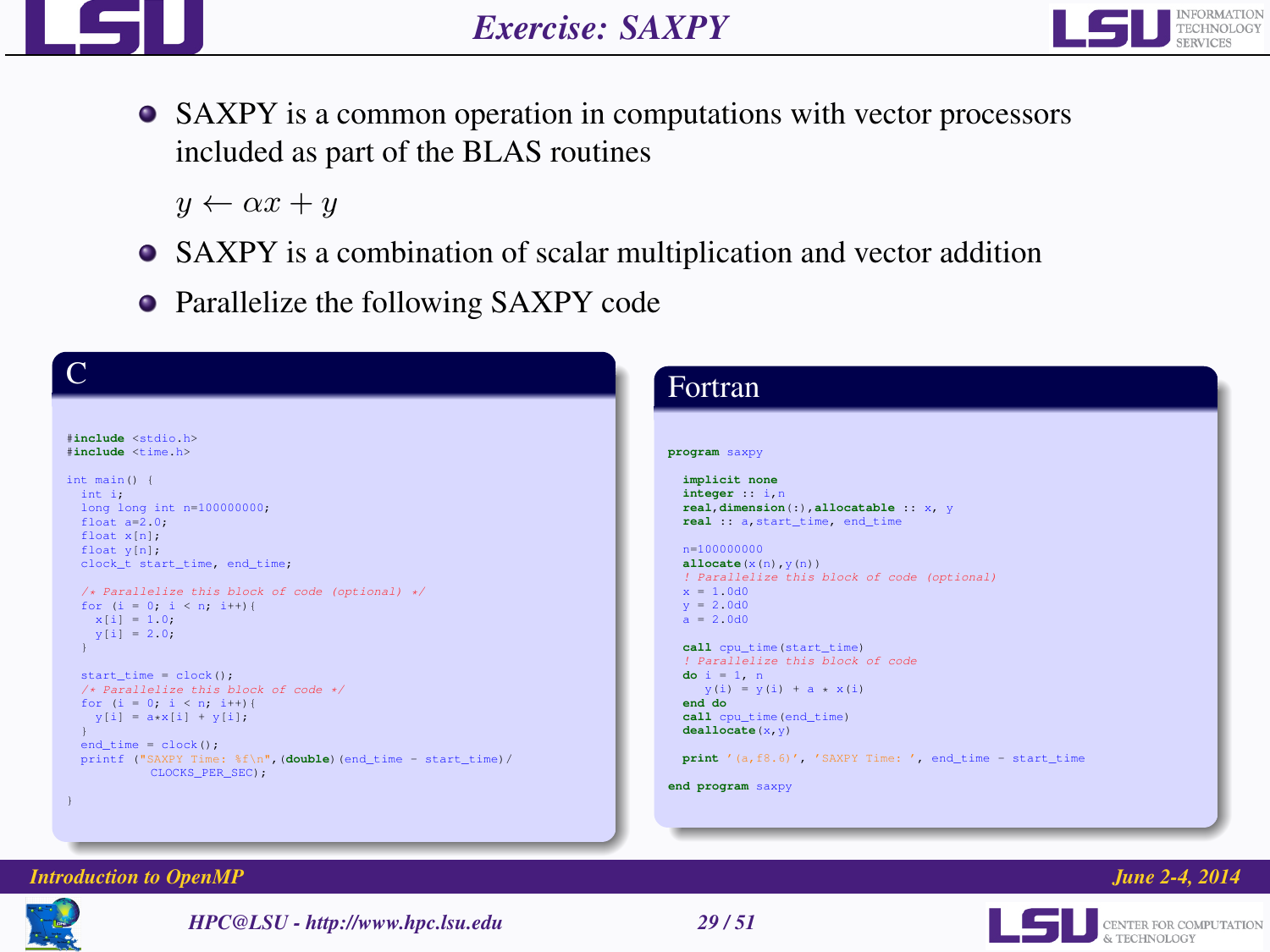



# C

```
#include <stdio.h>
#include <time.h>
#include <omp.h>
int main() {
 long long int i, n=500000000;
 float a=2.0;
 float x[n];
 float vin);
 double start_time, end_time;
 for (i = 0; i < n; i++)x[i] = 1.0;y[i] = 2.0;
 }
 start_time = omp_qet_wtime();
#pragma omp parallel for private(i)
 for (i = 0; i < n; i++)y[i] = a^{x}x[i] + y[i];
 }
 end_time = omp_get_wtime();
 printf ("SAXPY Time: %f\n", end_time - start_time);
```
# Fortran

#### **program** saxpy

```
implicit none
integer, parameter :: dp = selected_real_kind(15)
integer, parameter :: ip = selected_int_kind(15)
integer(ip) :: i,n
real(dp),dimension(:),allocatable :: x, y
real(dp) :: a,start_time, end_time
```
#### n=500000000

**allocate**(x(n),y(n)) **!\$omp parallel sections !\$omp section**  $x = 1.0$ **!\$omp section**  $y = 1.0$ **!\$omp end parallel sections**  $a = 2.0$ 

#### **call** cpu\_time(start\_time) **!\$omp parallel do default(shared) private(i)**

```
do i = 1, n
  y(i) = y(i) + a + x(i)end do
```

```
!$omp end parallel do
call cpu_time(end_time)
deallocate(x,y)
```

```
print '(a,f8.6)', 'SAXPY Time: ', end_time - start_time
```
**end program** saxpy

| Language | Serial | OpenMP (16 Threads) | SpeedUp |
|----------|--------|---------------------|---------|
|          | 0.511  | 0.186               | 2.75    |
| Fortran  | 0.993  | 0.244               | 4.07    |







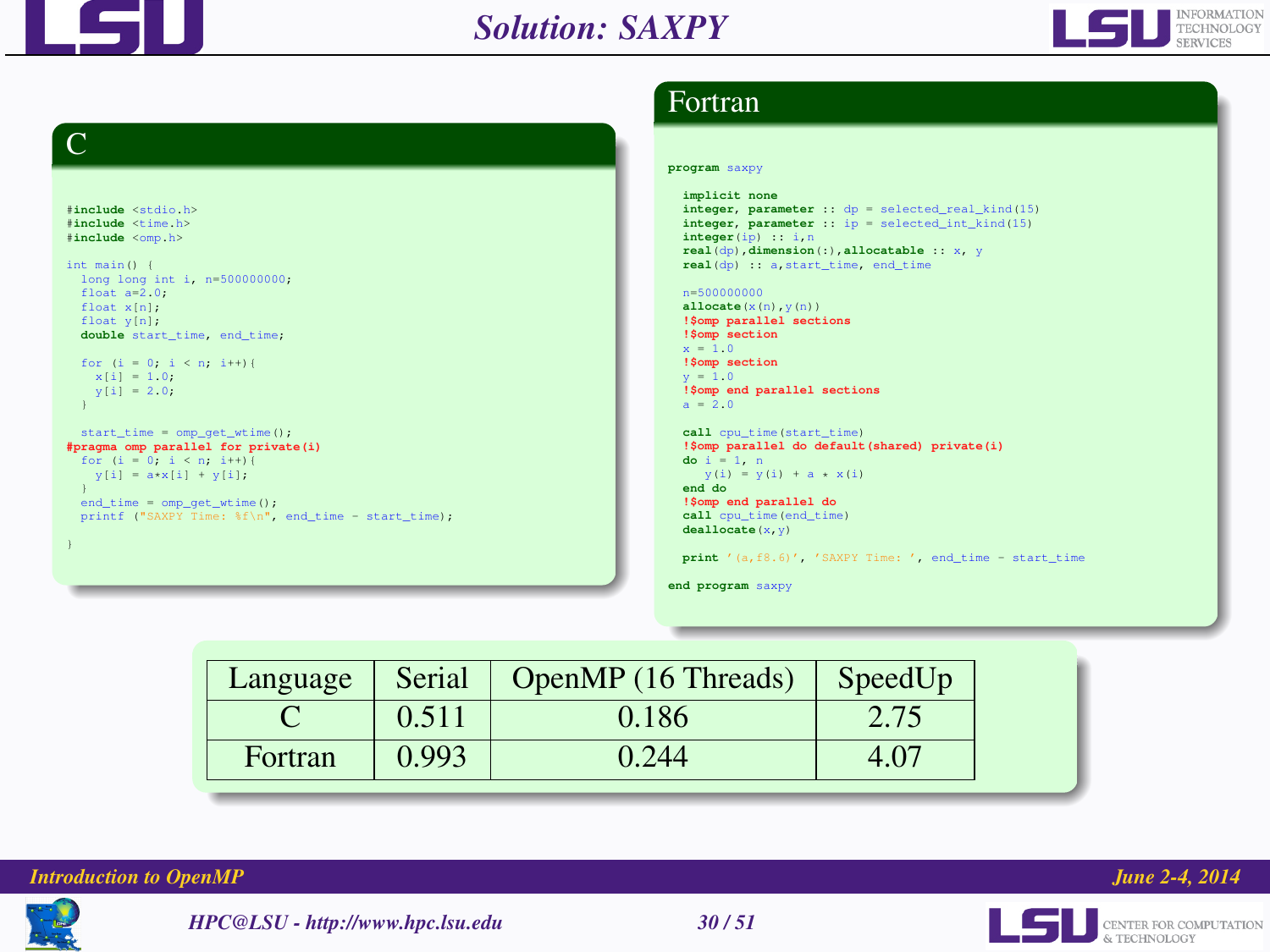



- Most Computational code involve matrix operations such as matrix multiplication.
- Consider a matrix C of two matrices **A** and **B**:

Element *i*,*j* of **C** is the dot product of the  $i^{th}$  row of **A** and  $j^{th}$  column of **B** 









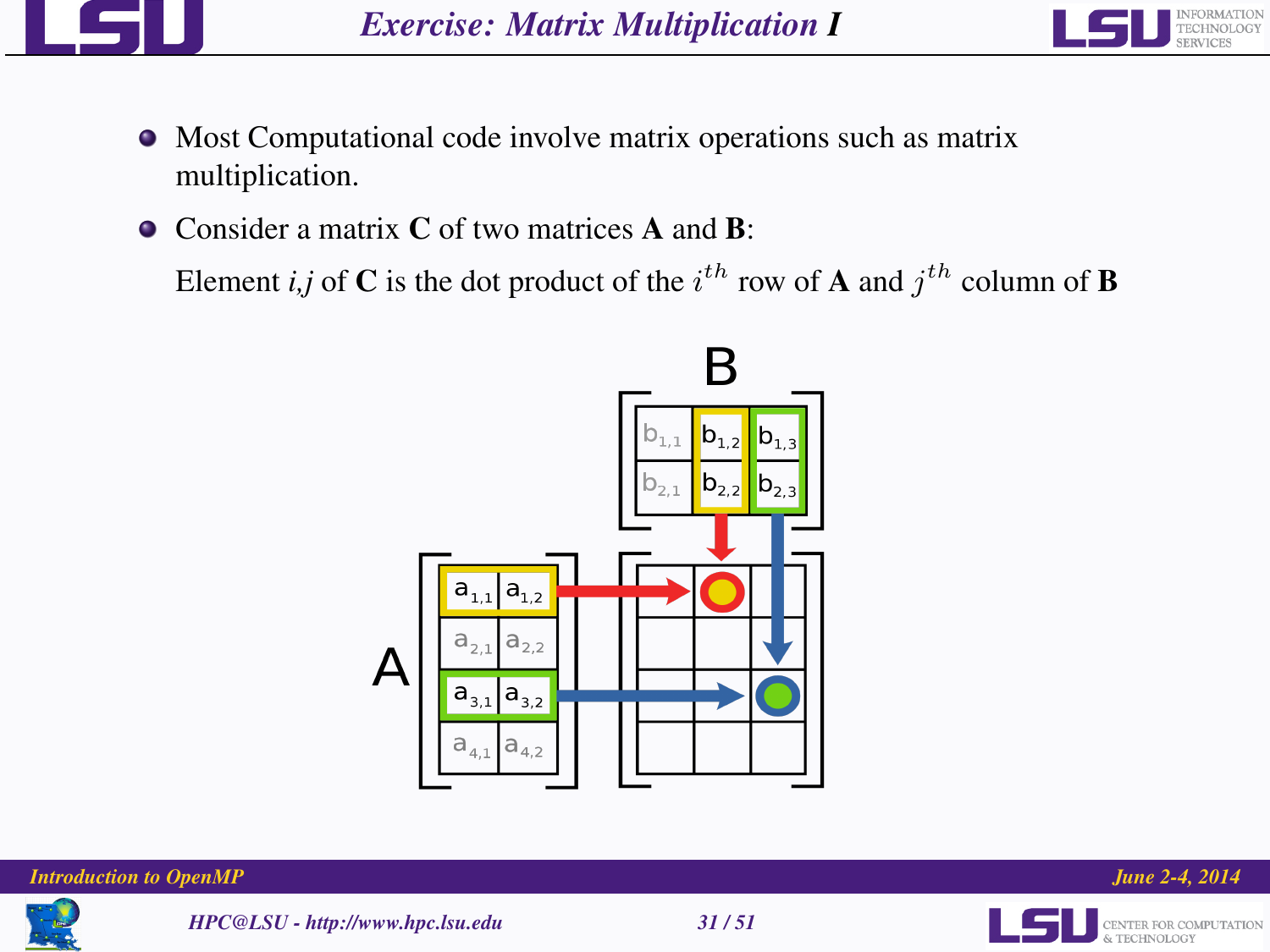



# • Parallelize the following MATMUL code



#### *Introduction to OpenMP June 2-4, 2014*



*HPC@LSU - http://www.hpc.lsu.edu 32 / 51*

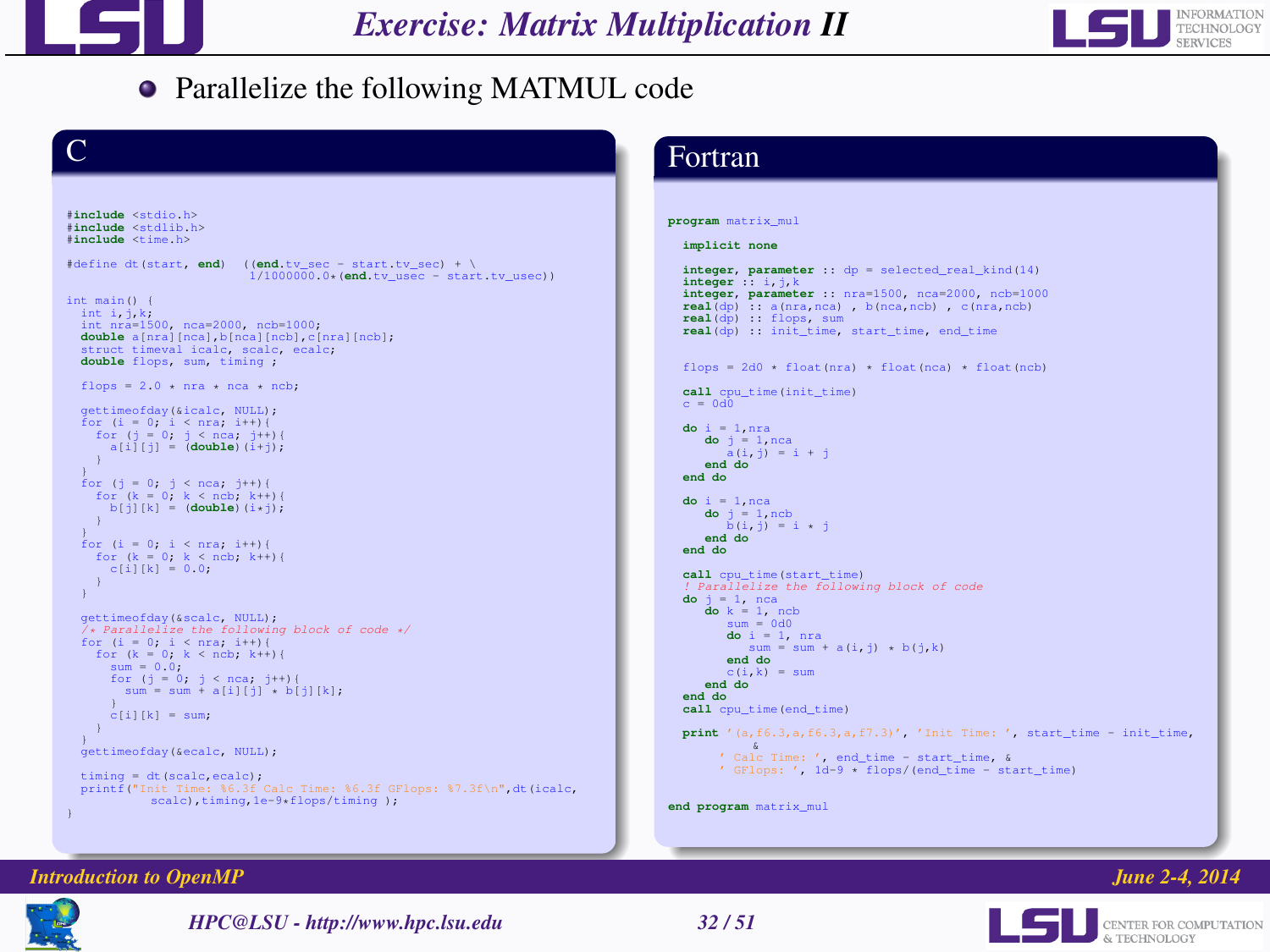



# C

```
#include <stdio.h>
#include <stdlib.h>
#include <time.h>
\frac{1}{2} define dt(start, end) ((end.tv_sec - start.tv_sec) + \
                            1/1000000.0*(end.tv_usec - start.tv_usec))
int main() {
 int i,j,k;
  int nra=1500, nca=2000, ncb=1000;
  double a[nra][nca],b[nca][ncb],c[nra][ncb];
  struct timeval icalc, scalc, ecalc;
  double flops, sum, timing ;
  flops = 2.0 \cdot nra \cdot nca \cdot ncb;
  gettimeofday(&icalc, NULL);
  for (i = 0, i < nra; i++){
     for (j = 0; j < nca; j++)<br>
a[i][j] = (double)(i+j);}
  }
for (j = 0; j < nca; j++){
    for (k = 0, k < \text{ncb}; k++)b[j][k] = (double)(i*j);
  for (i = 0; i < nra; i++)for (k = 0, k < \text{neh}; k++)c[i][k] = 0.0;}
  gettimeofday(&scalc, NULL);
#pragma omp parallel for private(sum,i,k,j)
 for (i = 0, i < nra; i+1for (k = 0, k < ncb; k++)sum = 0.0;
       for (j = 0; j < nca; j++){<br>sum = sum + a[i][j] * b[j][k];
      c[i][k] = sum;}
  gettimeofday(&ecalc, NULL);
  timing = dt(scalc,ecalc);<br>printf("Init Time: %6.3f (
                               halc Time: %6.3f GFlops: %7.3f\n",dt(icalc,
             scalc),timing, 1e-9*flops/timing );
```
## Fortran

```
program matrix_mul
  implicit none
  integer, parameter :: dp = selected_real_kind(14)
  integer :: i,j,k
  integer, parameter :: nra=1500, nca=2000, ncb=1000
  real(dp) :: a(nra,nca) , b(nca,ncb) , c(nra,ncb)
  real(dp) :: flops, sum
  real(dp) :: init_time, start_time, end_time
  integer, dimension(8) :: value
  flops = 2d0 \times float(nra) \times float(nca) \times float(ncb)
  call date_and_time(VALUES=value)
  init_time = float(value(6)\star60) + float(value(7)) + float(value(8))/1000
            d0
  c = 0d0do i = 1,nra
     do j = 1,nca
      a(i,j) = i + j
end do
  end do
  do i = 1,nca
     do j = 1,ncb
       b(i, j) = i * jend do
  end do
  call date_and_time(VALUES=value)
   start_time = float(value(6)*60) + float(value(7)) + float(value(8))/100
0d0
  !$omp parallel do private(sum) shared(a,b,c)
  do j = 1, nca
     do k = 1, ncb
        sum = 0d0do i = 1, nra
          sum = sum + a(i, j) + b(i, k)end do
        c(i, k) = sumend do
  end do
  !$omp end parallel do
  call date_and_time(VALUES=value)
  end_time = float(value(6)*60) + float(value(7)) + float(value(8))/1000d
            \Omegaprint '(a,f6.3,a,f6.3,a,f7.3)', 'Init Time: ', start_time - init_time,
        &
' Calc Time: ', end_time - start_time, &
       ' GFlops: ', 1d-9 * flops/(end_time - start_time)
```
**end program** matrix\_mul

#### *Introduction to OpenMP June 2-4, 2014*



*HPC@LSU - http://www.hpc.lsu.edu 33 / 51*

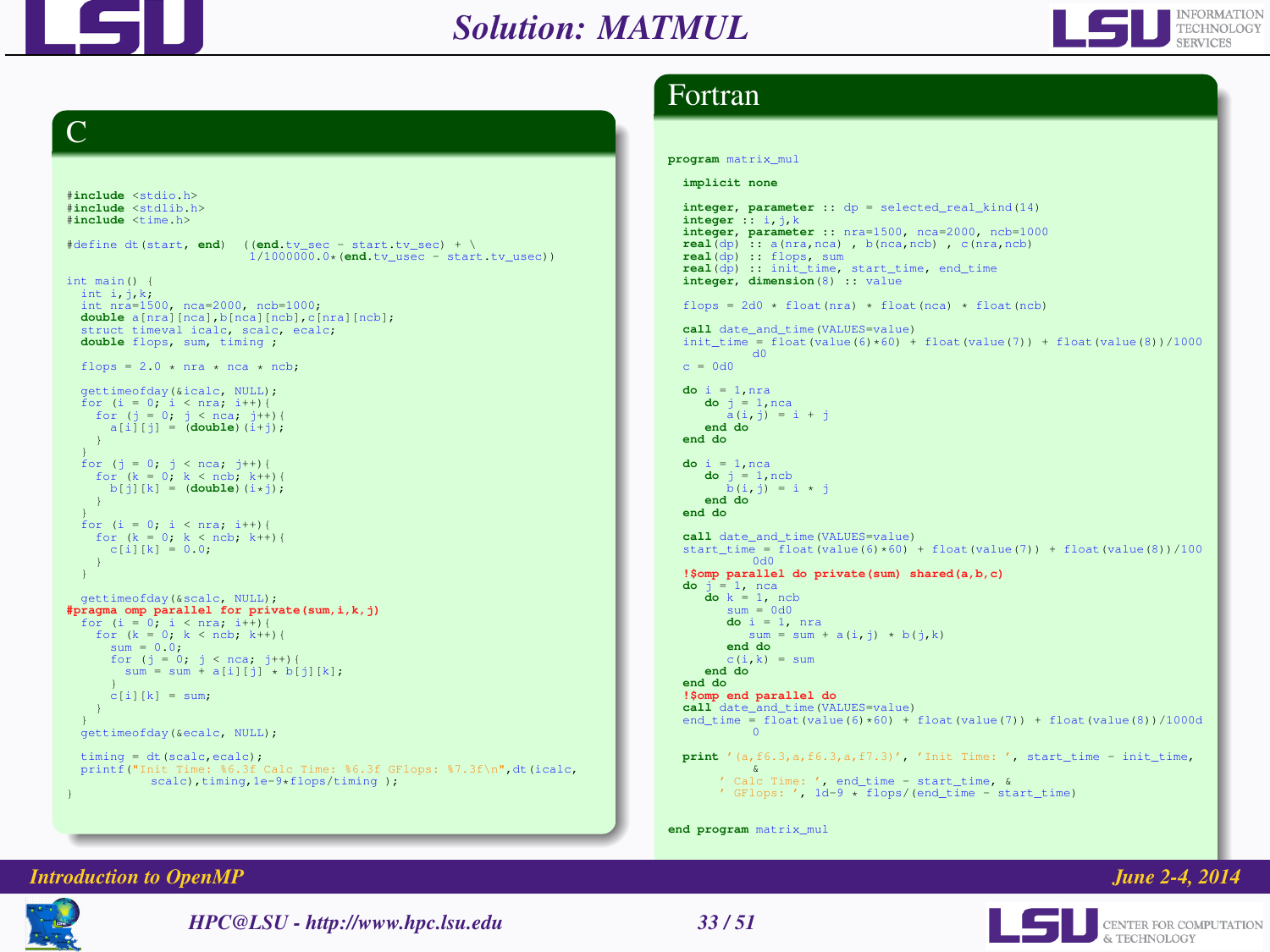



- Array elements that are in the same cache line can lead to false sharing.
	- The system handles cache coherence on a cache line basis, not on a byte or word basis.
	- Each update of a single element could invalidate the entire cache line.











& TECHNOLOGY

L5U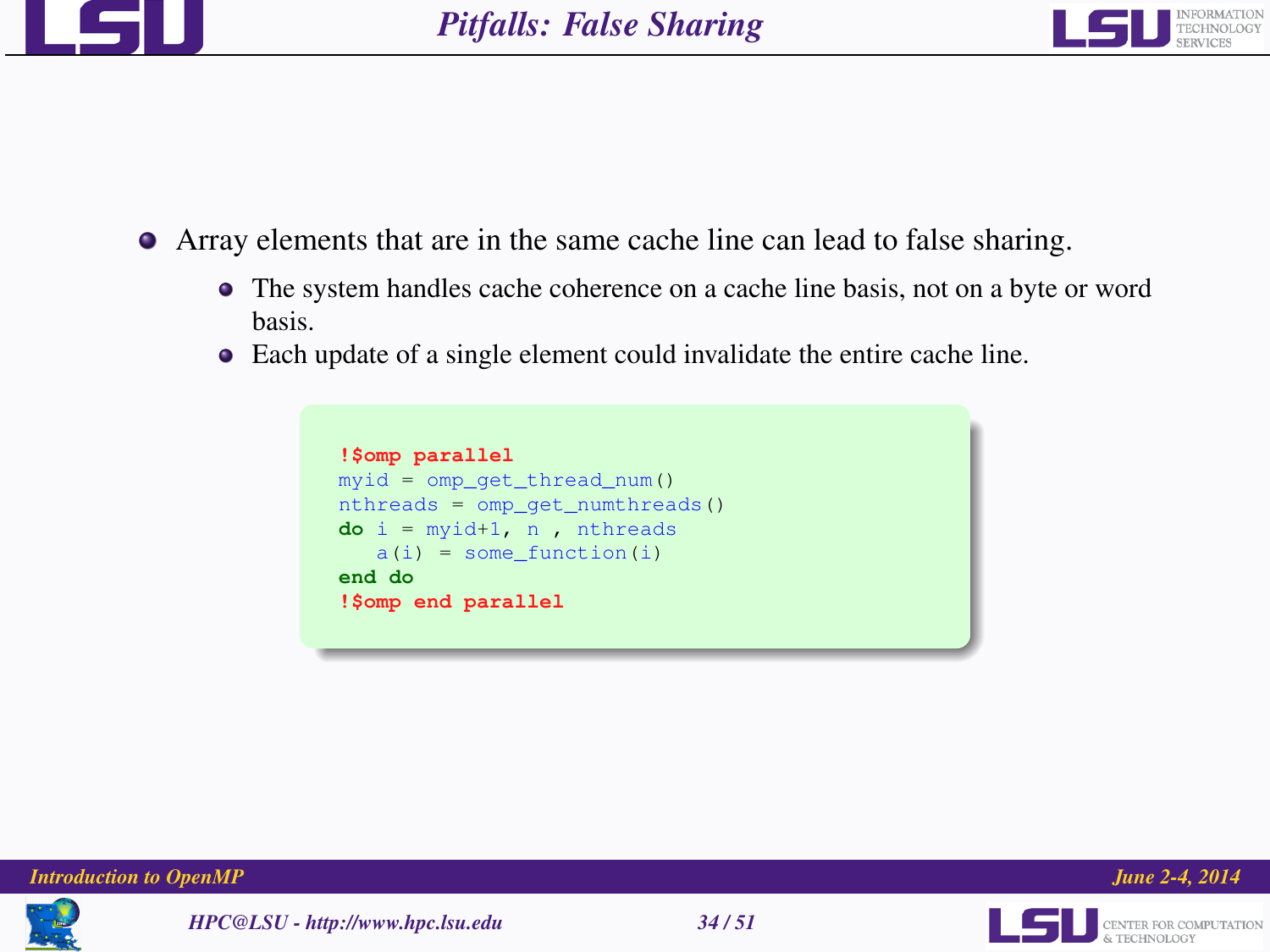



- Multiple threads try to write to the same memory location at the same time.
	- **•** Indeterministic results
- Inappropriate scope of varibale can cause indeterministic results too.
- When having indeterministic results, set the number of threads to 1 to check
	- If problem persists: scope problem
	- If problem is solved: race condition



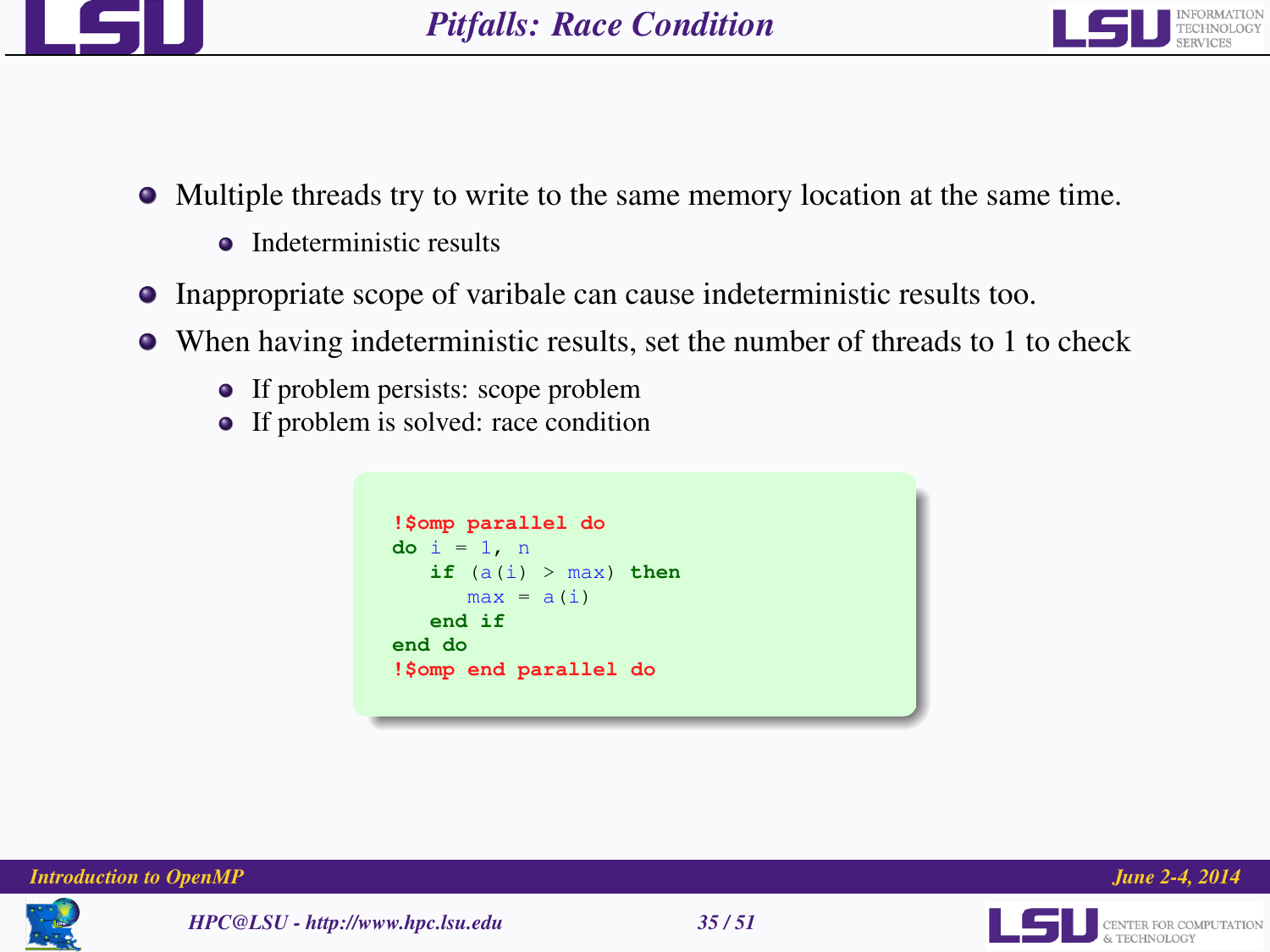



- "Stop sign" where every thread waits until all threads arrive.
- Purpose: protect access to shared data.
- Syntax:
	- Fortran: !\$omp barrier
	- C/C++: #pragma omp barrier
- A barrier is implied at the end of every parallel region
	- Use the nowait clause to turn it off
- Synchronizations are costly so their usage should be minimized.





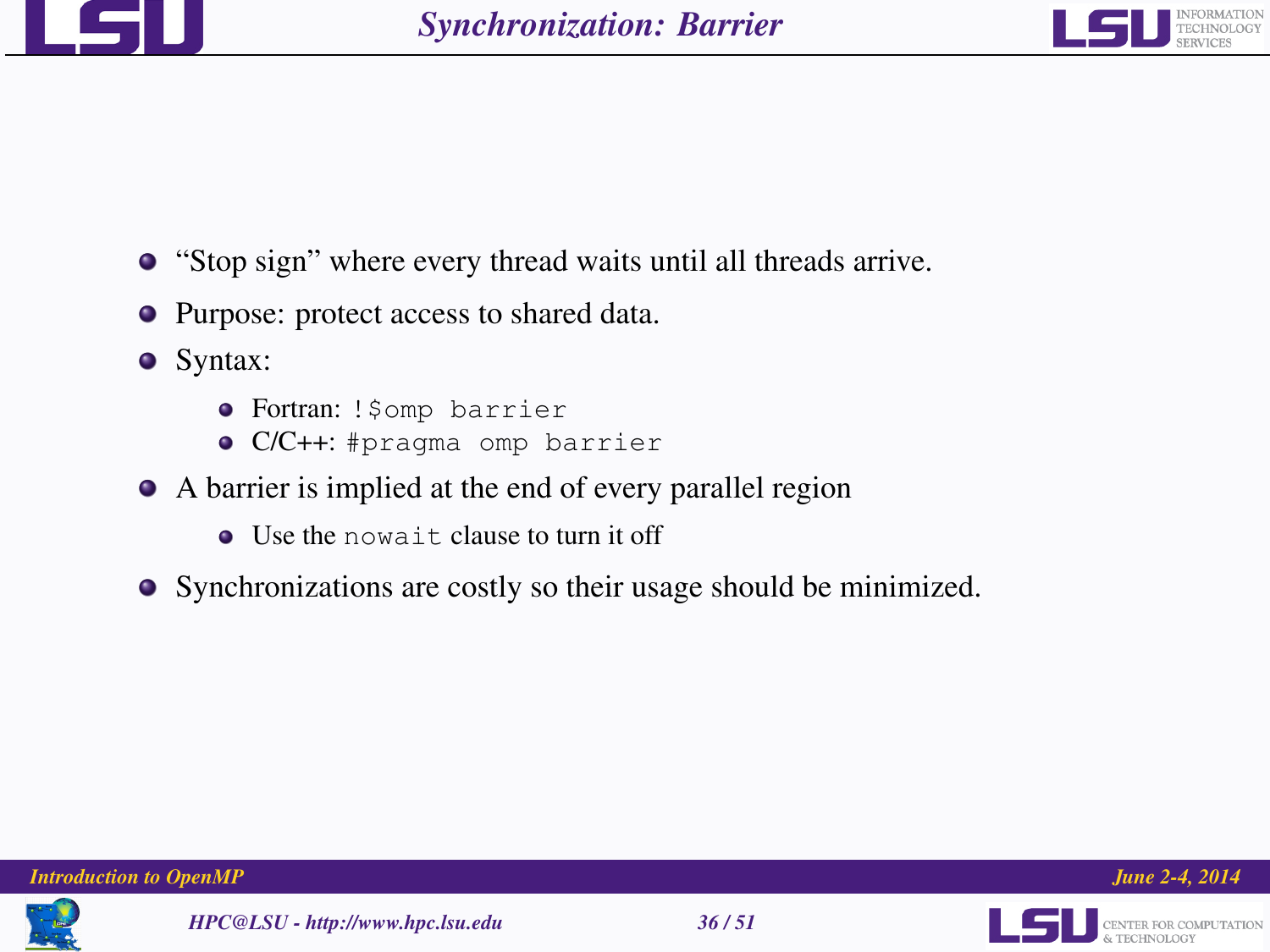



Critical: Only one thread at a time can enter a critical region



Atomic: Only one thread at a time can update a memory location







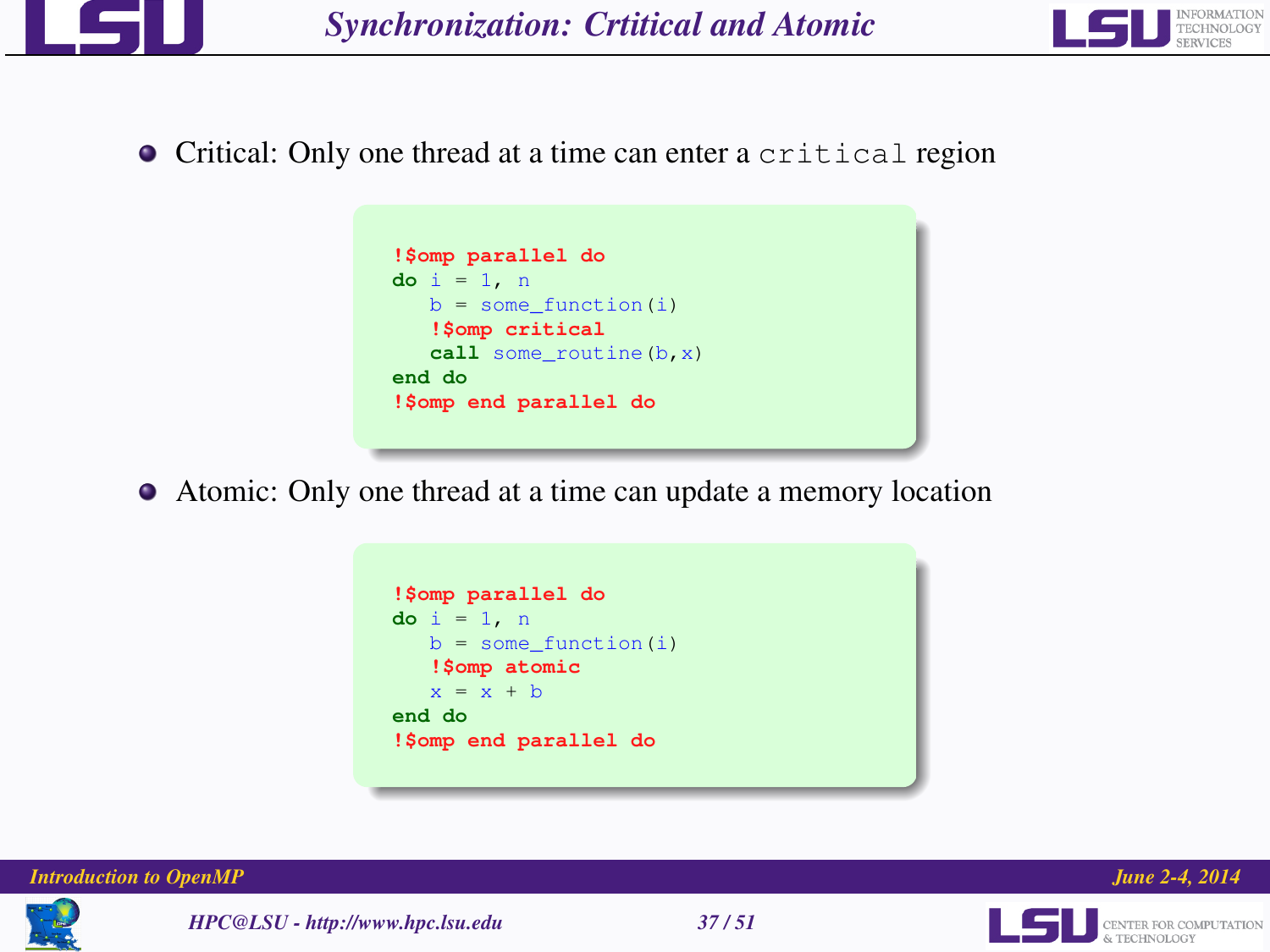



- Not initialized at the beginning of parallel region.
- After parallel region
	- Not defined in OpenMP 2.x
	- $\bullet$  0 in OpenMP 3.x



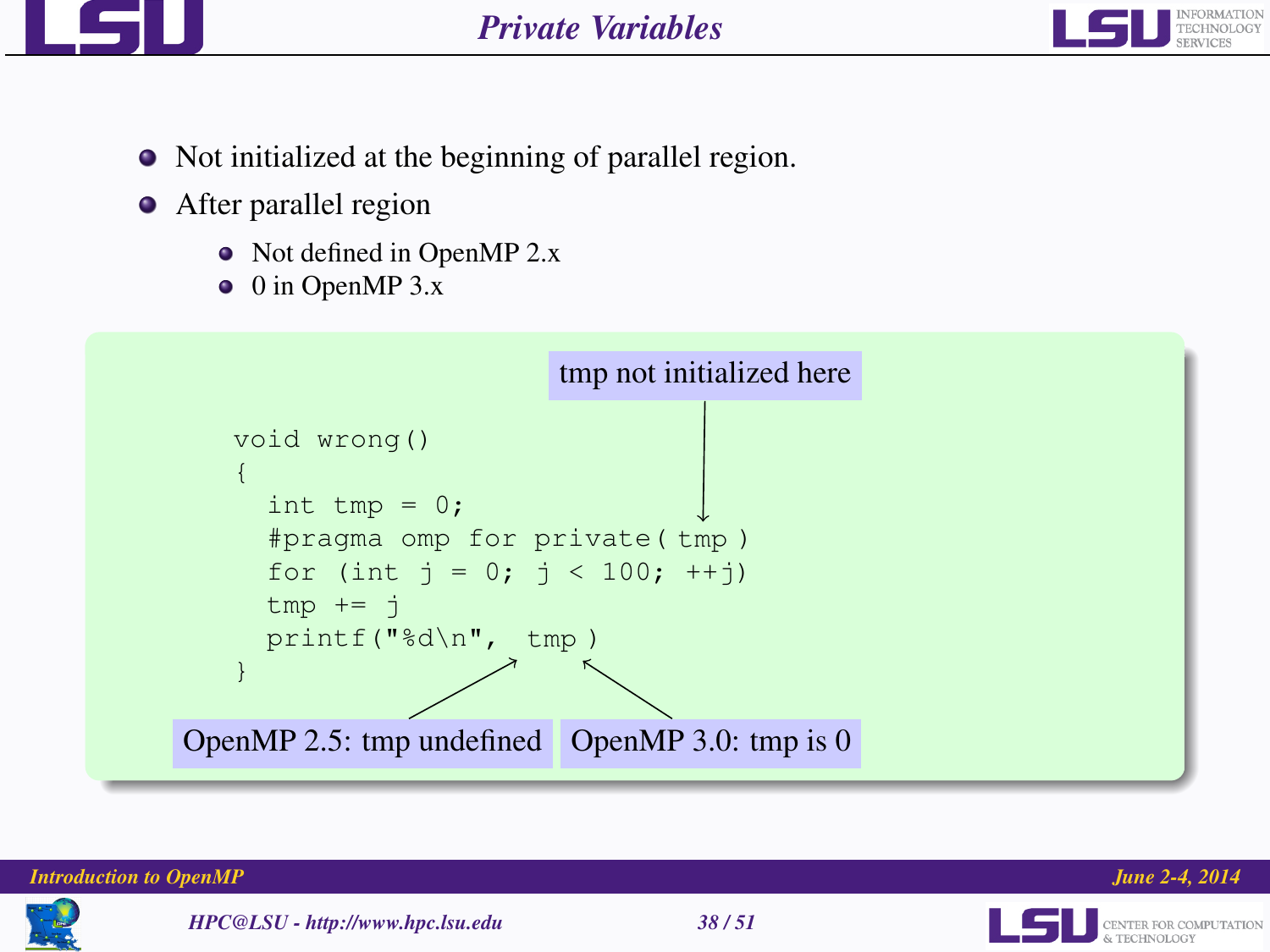



- **•** Firstprivate
	- Initialize each private copy with the corresponding value from the master thread
- **•** Lastprivate
	- Allows the value of a private variable to be passed to the shared variable outside the parallel region







& TECHNOLOGY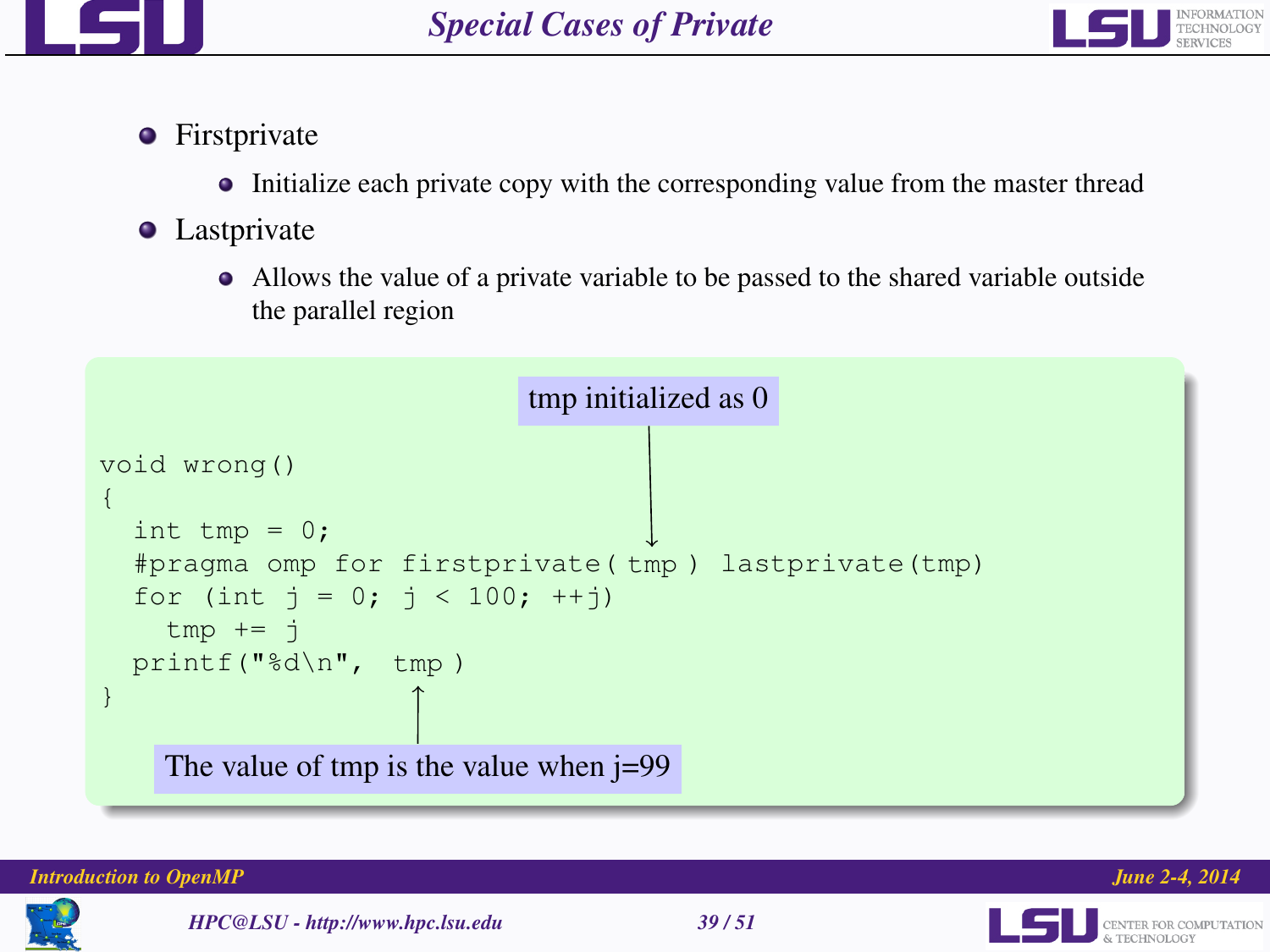

**We know that** 

$$
\int_0^1 \frac{4.0}{(1+x^2)} \, dx = \pi
$$

• So numerically, we can approxiate pi as the sum of a number of rectangles

$$
\sum_{i=0}^{N} F(x_i) \Delta x \approx \pi
$$

Meadows et al, A "hands-on" introduction to OpenMP, SC09







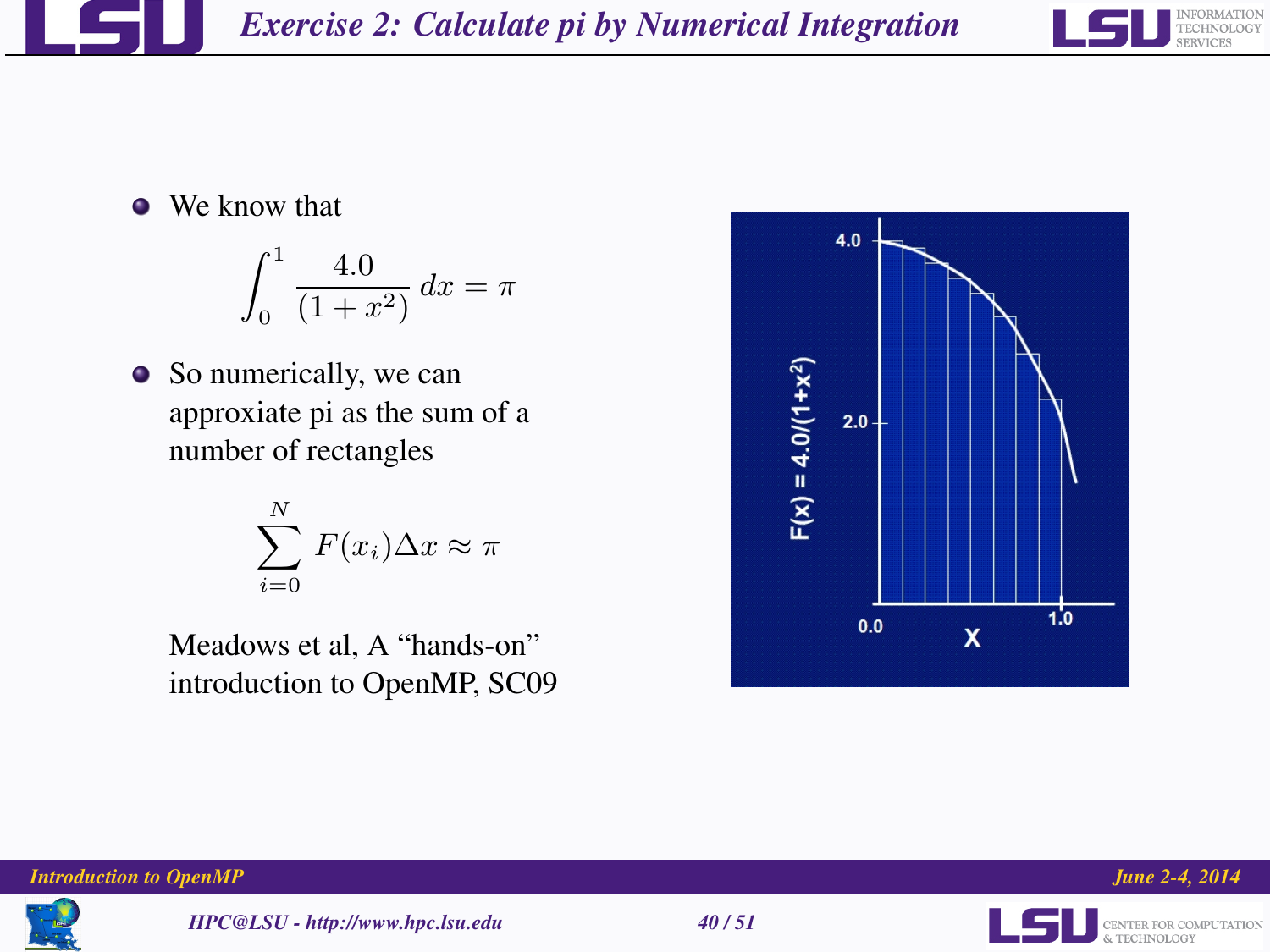



## $C/C++$

```
#include <stdio.h>
#include <stdlib.h>
#include <time.h>
int main() {
 int i;
 long long int n=100000000;
 clock t start time, end time;
 double x, pi;
 double sum = 0.0;
 double step = 1.0/(double) n;
 start time = clock();
 /* Parallelize the following block of code */
 for (i = 0; i < n; i++) {
   x = (i+0.5)*step:
   sum = sum + 4.0/(1.0+x*x);
  }
 pi = step \times sum:
 end time = clock();
 printf("pi = $17.15f\n", pi);
 printf("time to compute = %g seconds\n", (double)
        (end_time - start_time)/CLOCKS_PER_SEC);
 return 0;
}
```
## Fortran

```
program pi_serial
```

```
implicit none
integer, parameter :: dp=selected_real_kind(14)
integer :: i
integer, parameter :: n=100000000
real(dp) :: x,pi,sum,step,start_time,end_time
```

```
sum = 0d0step = 1. d0/float(n)
```

```
call cpu_time(start_time)
! Parallelize the following block of code
do i = 0, n
   x = (i + 0.5d0) * step
   sum = sum + 4.d0 / (1. d0 + x \times 2)
```

```
end do
pi = step * sumcall cpu_time(end_time)
```

```
print '(a,f17.15)', "pi = ", pi
print '(a,f9.6,a)', "time to compute =",end_time
      - start time, " seconds"
```
**end program** pi\_serial





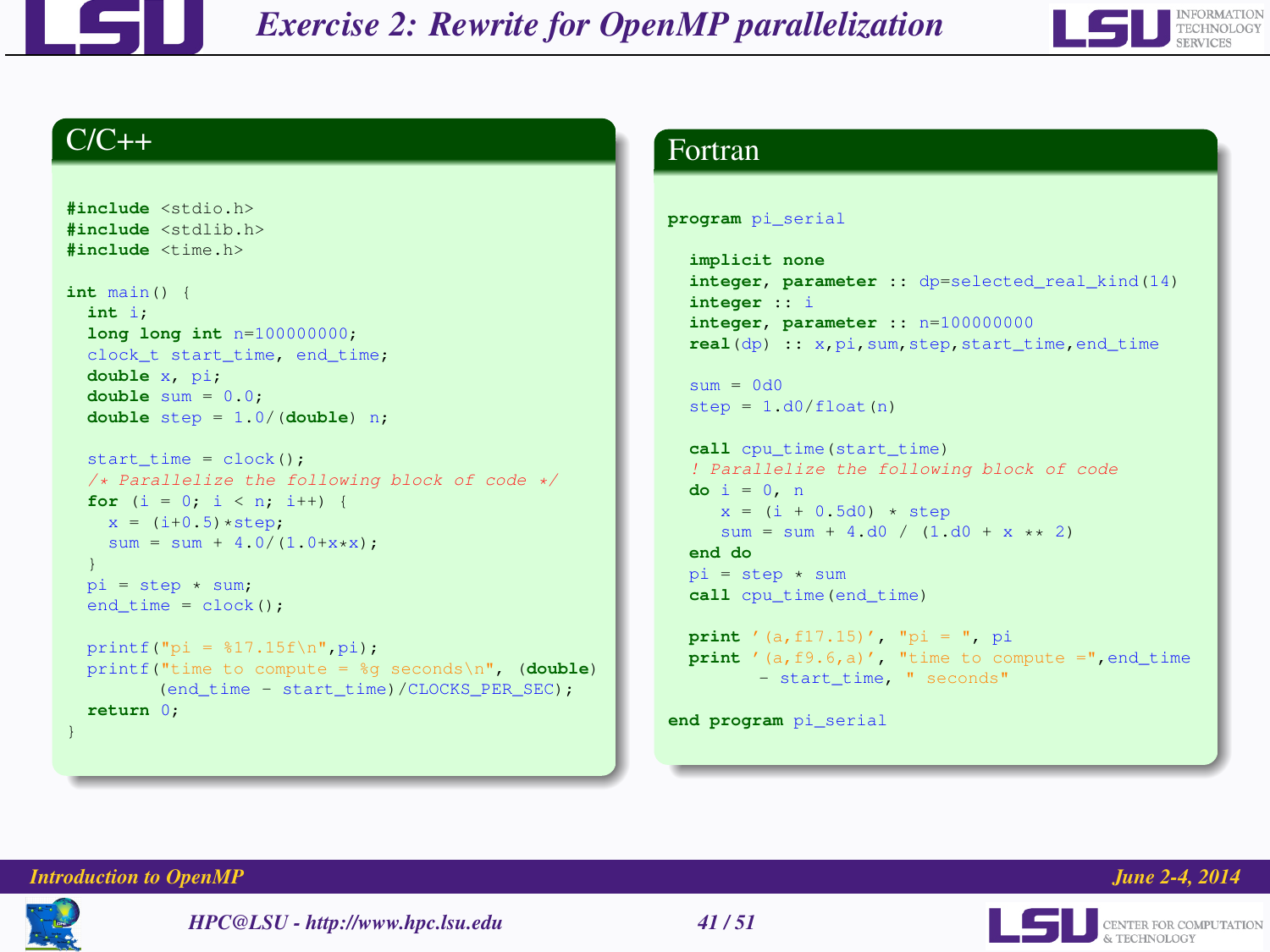



# Fortran

# $C/C++$

```
#include <stdio.h>
#include <stdlib.h>
#include <omp.h>
int main() {
 long long int i, n=10000000000;
 double start_time, end_time;
 double x, pi;
 double sum = 0.0;
 double step = 1.0/(double) n;
 start_time = omp_get_wtime();
#pragma omp parallel for default(shared) private(i,
      x)
   for (i = 0; i < n; i++) {
      x = (i+0.5) * step:
#pragma omp atomic
      sum += 4.0/(1.0+x*x);
    }
 pi = step \times sum:
 end_time = comp_qet_wtime();
 printf("pi = $17.15f\n", pi);
 printf("time to compute = %g seconds\n", (double)
         (end time - start time);
  return 0;
}
```
#### **program** pi\_omp

```
implicit none
integer, parameter :: dp=selected_real_kind(14)
integer, parameter :: ip=selected_int_kind(15)
integer(ip) :: i
integer(ip), parameter :: n=10000000000
real(dp) :: x,pi,sum,step,start_time,end_time
integer, dimension(8) :: value
```

```
sum = 0d0step = 1. d0/float(n)
```

```
call date_and_time(VALUES=value)
start time = float(value(6)*60) + float(value(7))
        + float(value(8))/1000d0
!$omp parallel do default(shared) private(i,x)
do i = 0, n
   x = (i + 0.5d0) * step!$omp atomic
   sum = sum + 4.d0 / (1. d0 + x \times 2)end do
!$omp end parallel do
pi = step * sumcall date and time(VALUES=value)
end time = float(value(6)*60) + float(value(7)) +
        float(value(8))/1000d0
if ( start_time > end_time ) end_time = end_time
       + 3600d0
print '(a,f17.15)', "pi = ", pi
print '(a, f9.3, a)', "time to compute =", end time
```

```
- start_time, " seconds"
```
#### *Introduction to OpenMP* **<b>endample 2-4, 2014**

**LEL** CENTER FOR COMPUTATION

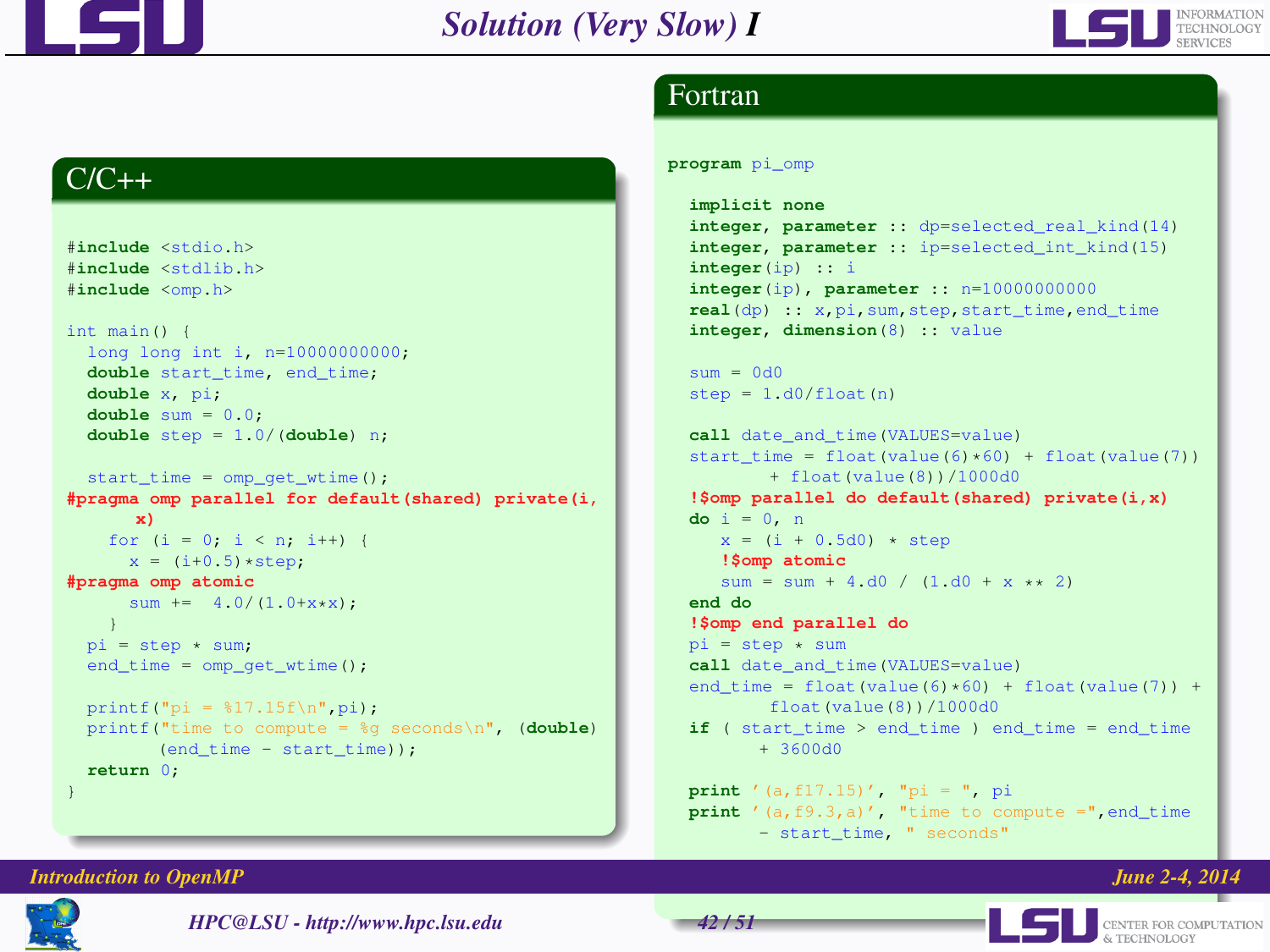



```
altair:openmp apacheco$ gcc pi_serial.c -o pic
altair:openmp apacheco$ gcc -fopenmp pi_omp1.c -o pic_omp
altair:openmp apacheco$ gfortran pi_serial.f90 -o pif
altair:openmp apacheco$ gfortran -fopenmp pi_omp1.f90 -o pif_omp
altair:solution apacheco$ echo ''Serial C Code''; ./pic
Serial C Code
pi = 3.141592653590426time to compute = 1.72441 seconds
altair:solution apacheco$ echo ''OMP C Code with Atomic''; ./pic_omp
OMP C Code with Atomic
pi = 3.141592653590195time to compute = 6.10142 seconds
altair:solution apacheco$ echo ''Serial F90 Code''; ./pif
Serial F90 Code
pi = 3.141592673590427
time to compute = 0.988196 seconds
altair:solution apacheco$ echo ''OMP F90 Code with Atomic''; ./pif_omp
OMP F90 Code with Atomic
pi = 3.141592673590174time to compute = 7.368610 seconds
```
What is the value of pi if you did not have the *atomic* directive?

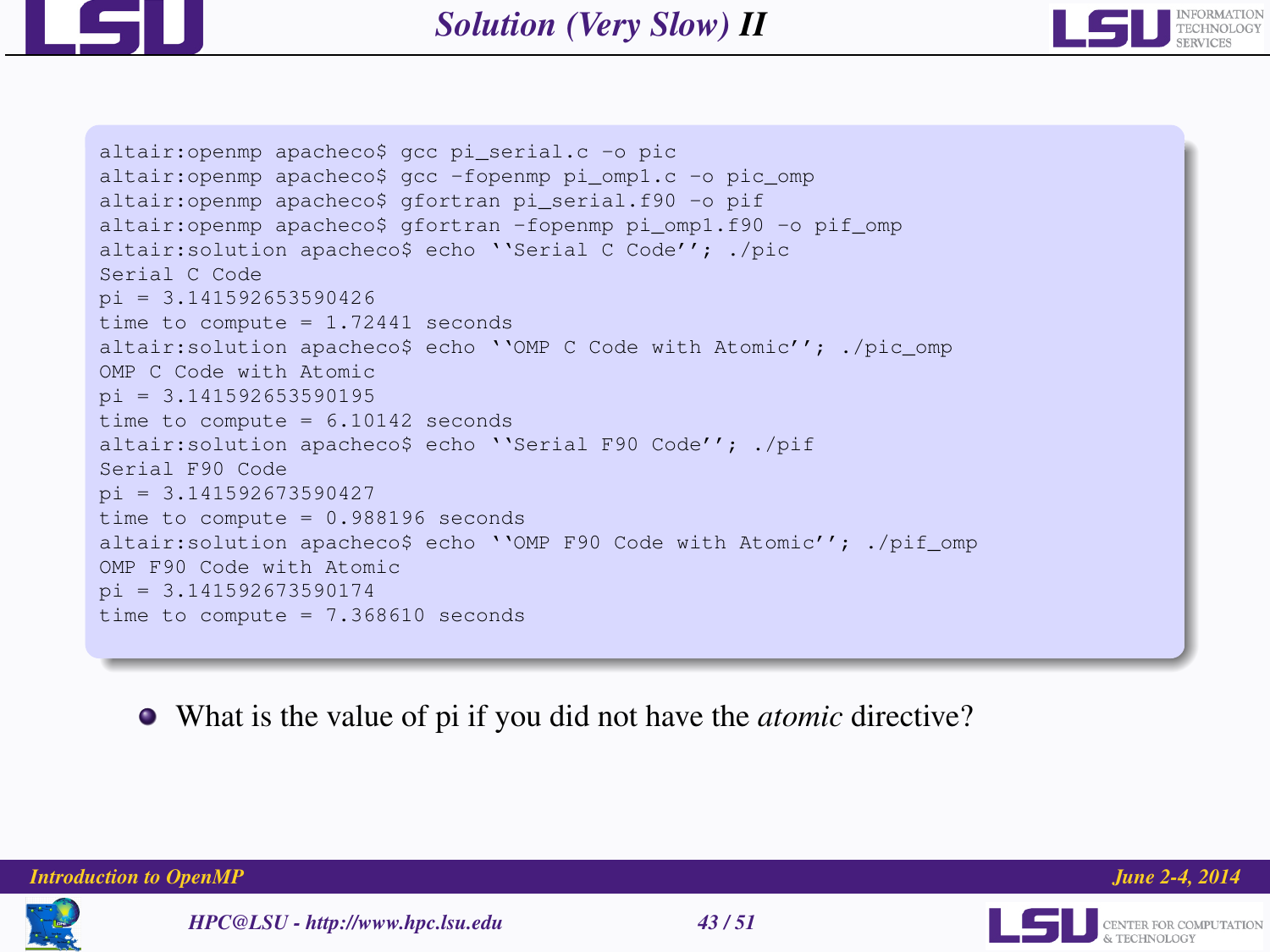



- The reduction clause allows accumulative operations on the value of variables.
- **O** Syntax: reduction (operator: variable list)
- A private copy of each variable which appears in reduction is created as if the private clause is specified.
- **•** Operators







*HPC@LSU - http://www.hpc.lsu.edu 44 / 51*



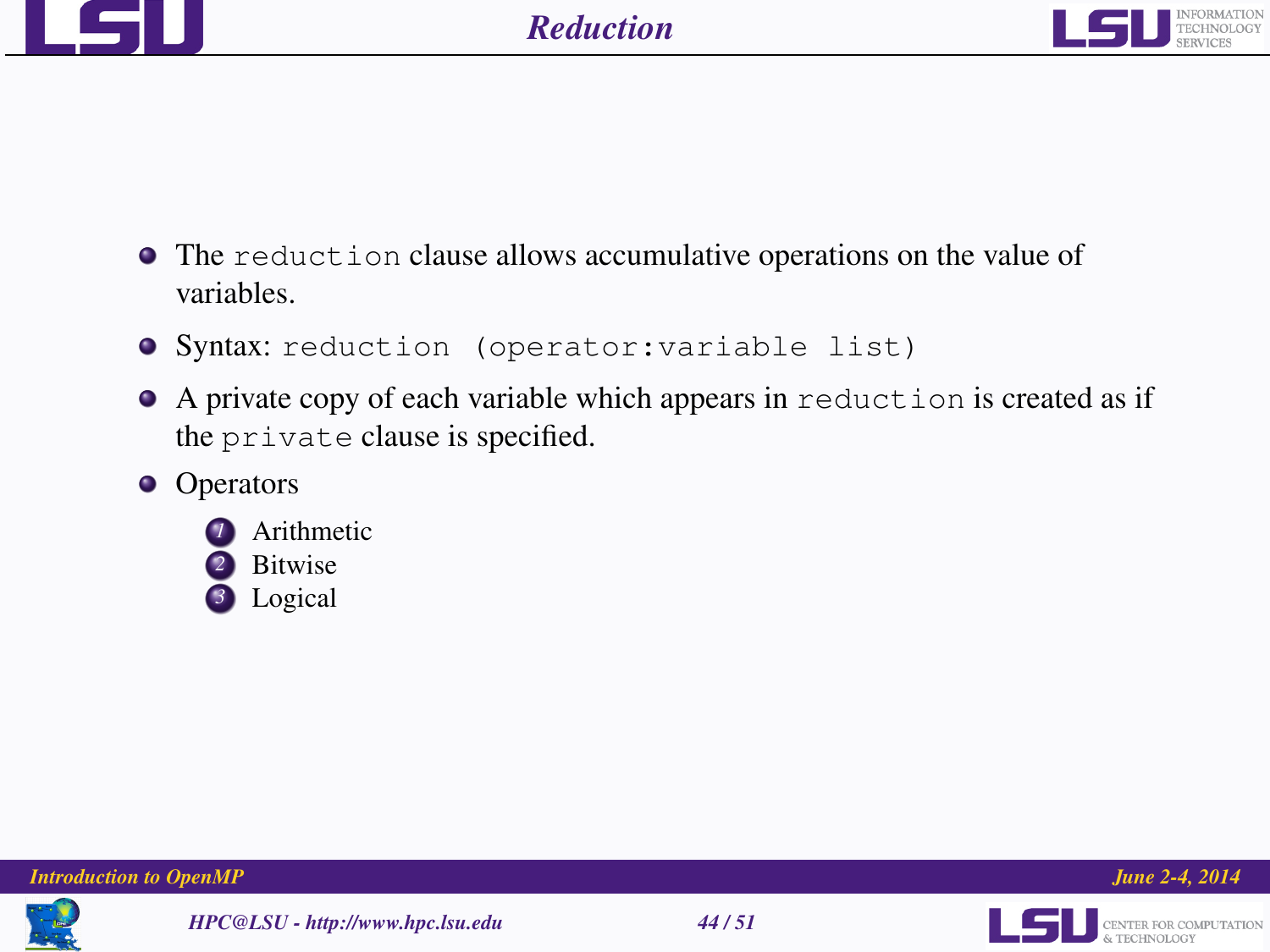



# $C/C++$

```
#include <omp.h>
int main() {
 int i, n = 100, sum, a[100], b[100];
 for (i = 0; i < n; i++)a[i] = i;b[i] = 1;
  }
 sum = 0;
#pragma omp parallel for reduction(+:sum)
 for (i = 0; i < n; i++) {
   sum += a[i] * b[i];}
}
```
### Fortran

#### **program** reduction

```
implicit none
  integer :: i, n, sum , a(100), b(100
        )
  n = 100; b = 1; sum = 0
  do i = 1 , n
    a(i) = iend do
  !$omp parallel do reduction(+:sum)
  do i = 1, n
     sum \equiv sum + a(i) \times b(i)end do
  !$omp end parallel do
end program reduction
```
#### *Introduction to OpenMP June 2-4, 2014*





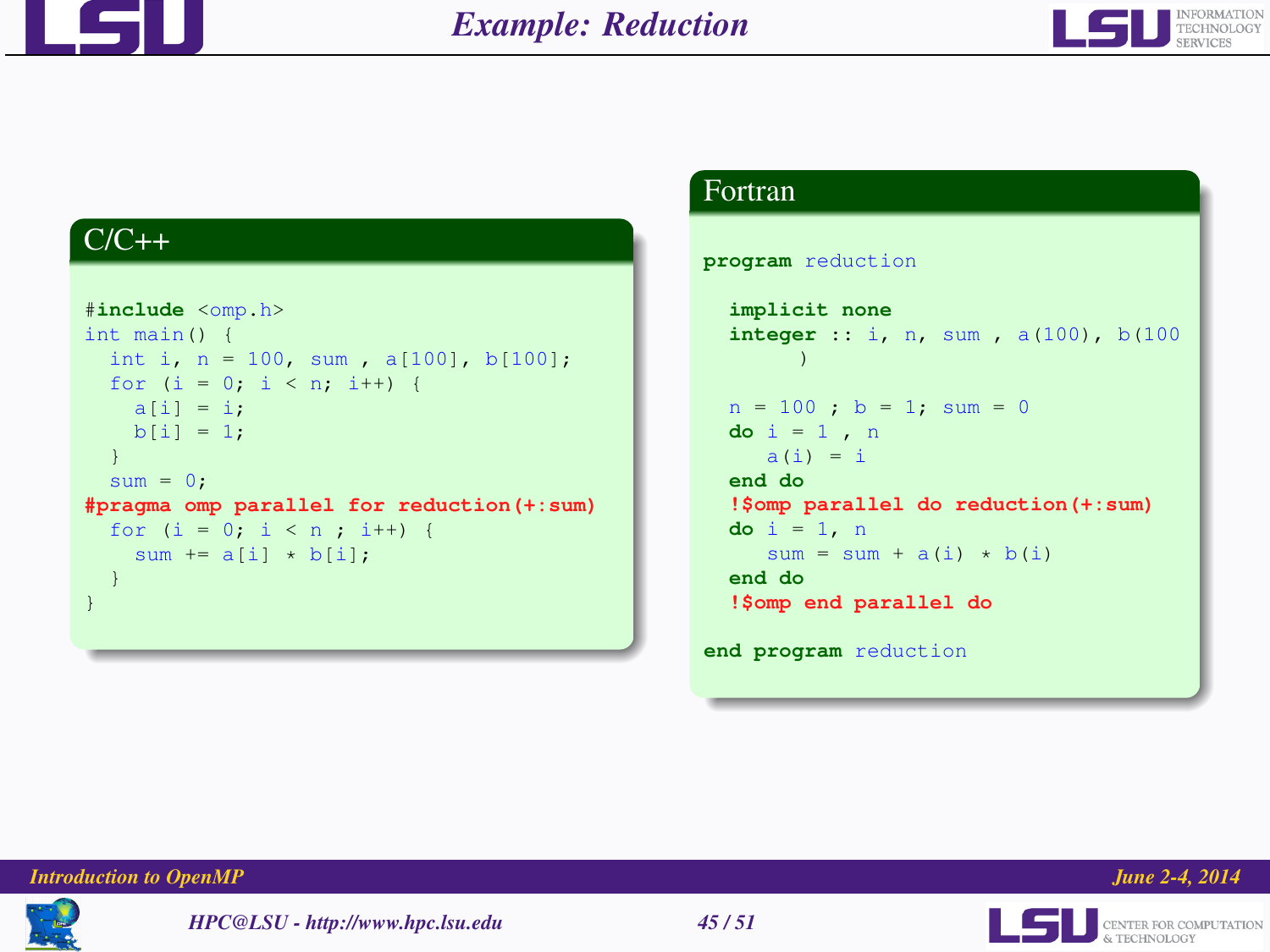



• Redo exercise 2 with reduction





*HPC@LSU - http://www.hpc.lsu.edu 46 / 51*



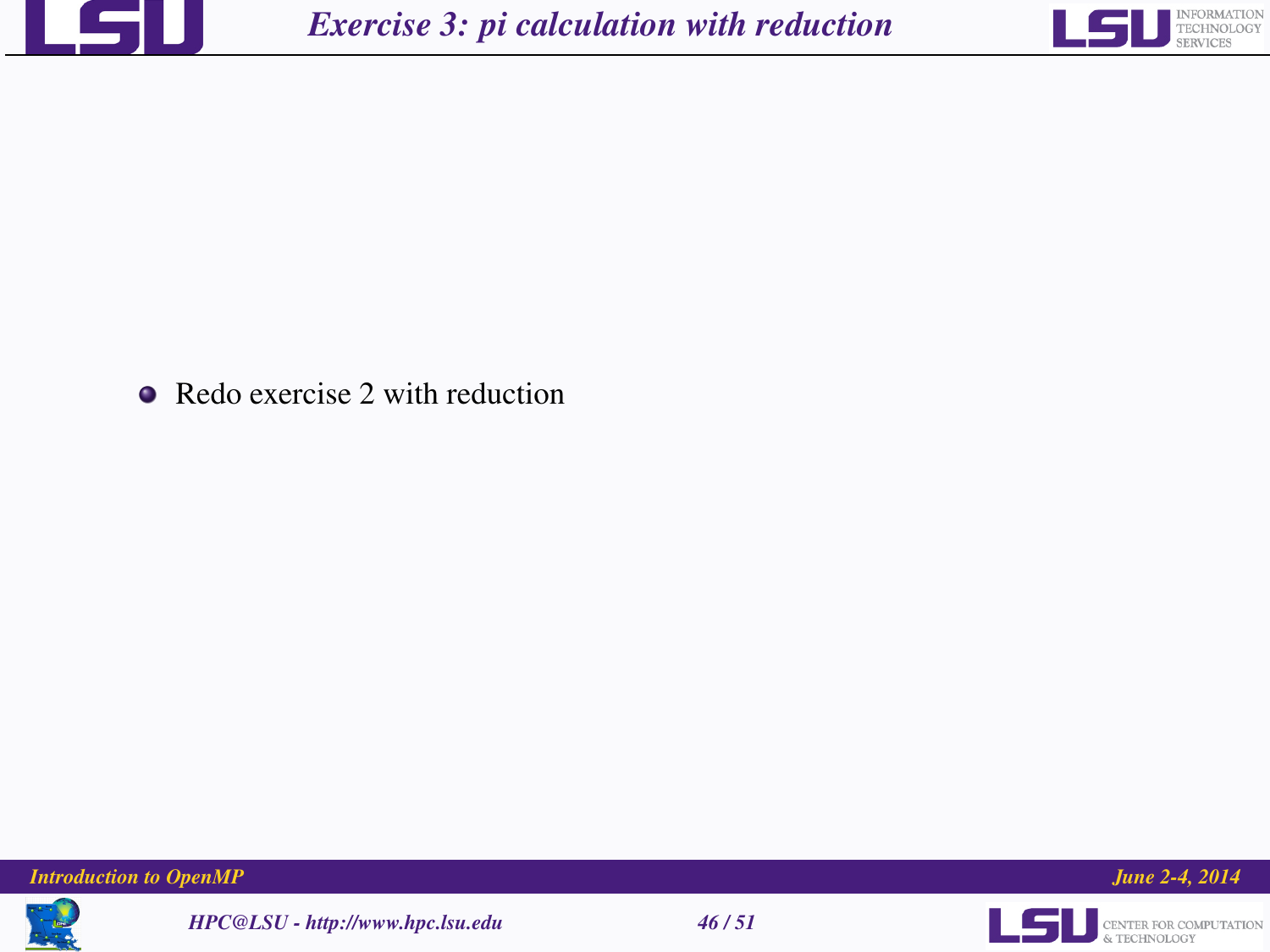

 $\overline{C}$ 

#**include** <stdio.h> #**include** <stdlib.h> #**include** <omp.h> int main() {

**double** x, pi; **double** sum = 0.0; **double** step = 1.0/(**double**) n; start\_time = omp\_get\_wtime();

long long int i, n=10000000000; **double** start\_time, end\_time;

**x) reduction(+:sum)**

for  $(i = 0; i < n; i++)$  {  $x = (i+0.5)*step:$ sum  $+= 4.0/(1.0+x*x)$ ;

# *Solution: pi calculation with reduction I*



## Fortran

```
program pi_omp
```

```
implicit none
integer, parameter :: dp=selected_real_kind(1
       4)
integer, parameter :: ip=selected_int_kind(15
       )
integer(ip) :: i
integer(ip), parameter :: n=10000000000
real(dp) :: x,pi,sum,step,start_time,end_time
integer, dimension(8) :: value
sum = 0d0step = 1. d0/float(n)call date_and_time(VALUES=value)
start time = float(value(6)*60) + float(value
       (7)) + float(value(8))/1000d0
!$omp parallel do default(shared) private(i,x
      ) reduction(+:sum)
do i = 0, n
   x = (i + 0.5d0) * step
   sum = sum + 4.d0 / (1. d0 + x * x)end do
!$omp end parallel do
pi = step * sumcall date and time(VALUES=value)
end_time = float(value(6)*60) + float(value(7))) + float(value(8))/1000d0
if ( start time > end time ) end time =
      end_time + 3600d0
```

```
print '(a,f17.15)', "pi = ", pi
print \frac{1}{2} (a, f9.3,a)<sup>\frac{1}{2}</sup>
```
#### *Introduction to OpenMP June 2-4, 2014*

**return** 0; }

{ **#pragma omp for**

> } }

 $pi = step \times sum$ ; end\_time = omp\_get\_wtime(); printf("pi =  $17.15f\ln$ , pi);



*HPC@LSU - http://www.hpc.lsu.edu 47 / 51*

printf("time to compute =  $sg$  seconds\n", ( **double**)(end time - start time));

**#pragma omp parallel default(shared) private(i,**

**end program** pi\_omp

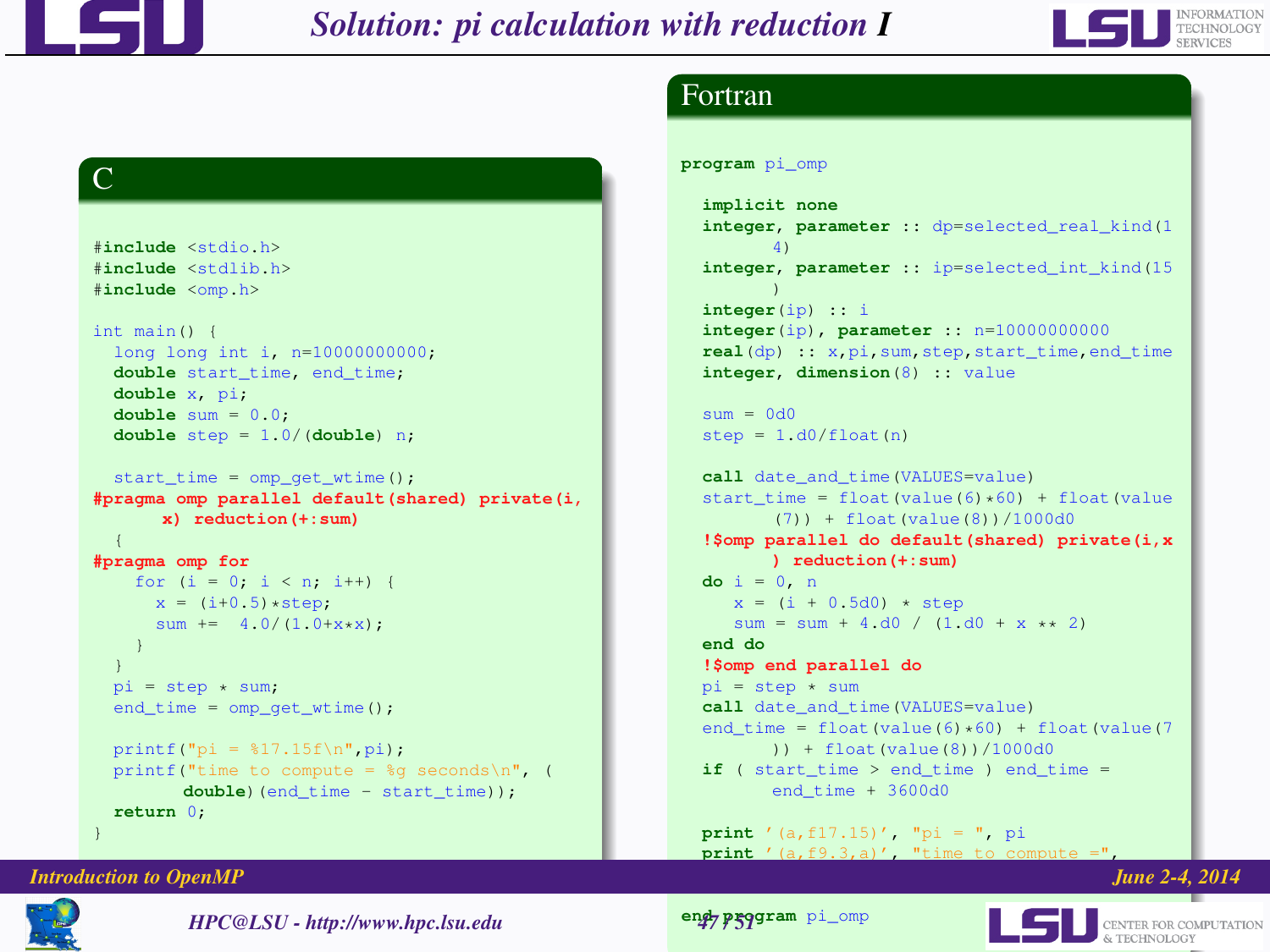

```
altair:openmp apacheco$ gcc -fopenmp pi_omp.c -o pic_ompr
altair:openmp apacheco$ gfortran -fopenmp pi_omp.f90 -o pif_ompr
altair:solution apacheco$ echo ''Serial C Code''; ./pic
Serial C Code
pi = 3.141592653590426time to compute = 1.72441 seconds
altair:solution apacheco$ echo ''OMP C Code with Atomic''; ./pic_omp
OMP C Code with Atomic
pi = 3.141592653590195time to compute = 6.10142 seconds
altair:solution apacheco$ echo ''OMP C Code with Reduction''; ./pic_ompr
OMP C Code with Reduction
pi = 3.141592653589683time to compute = 0.48712 seconds
altair:solution apacheco$ echo ''Serial F90 Code''; ./pif
Serial F90 Code
pi = 3.141592673590427
time to compute = 0.988196 seconds
altair:solution apacheco$ echo ''OMP F90 Code with Atomic''; ./pif_omp
OMP F90 Code with Atomic
pi = 3.141592673590174time to compute = 7.368610 seconds
altair:solution apacheco$ echo ''OMP F90 Code with Reduction''; ./pif ompr
OMP F90 Code with Reduction
pi = 3.141592673589683time to compute = 0.400939 seconds
```
*Introduction to OpenMP June 2-4, 2014*

ILSI.





*HPC@LSU - http://www.hpc.lsu.edu 48 / 51*

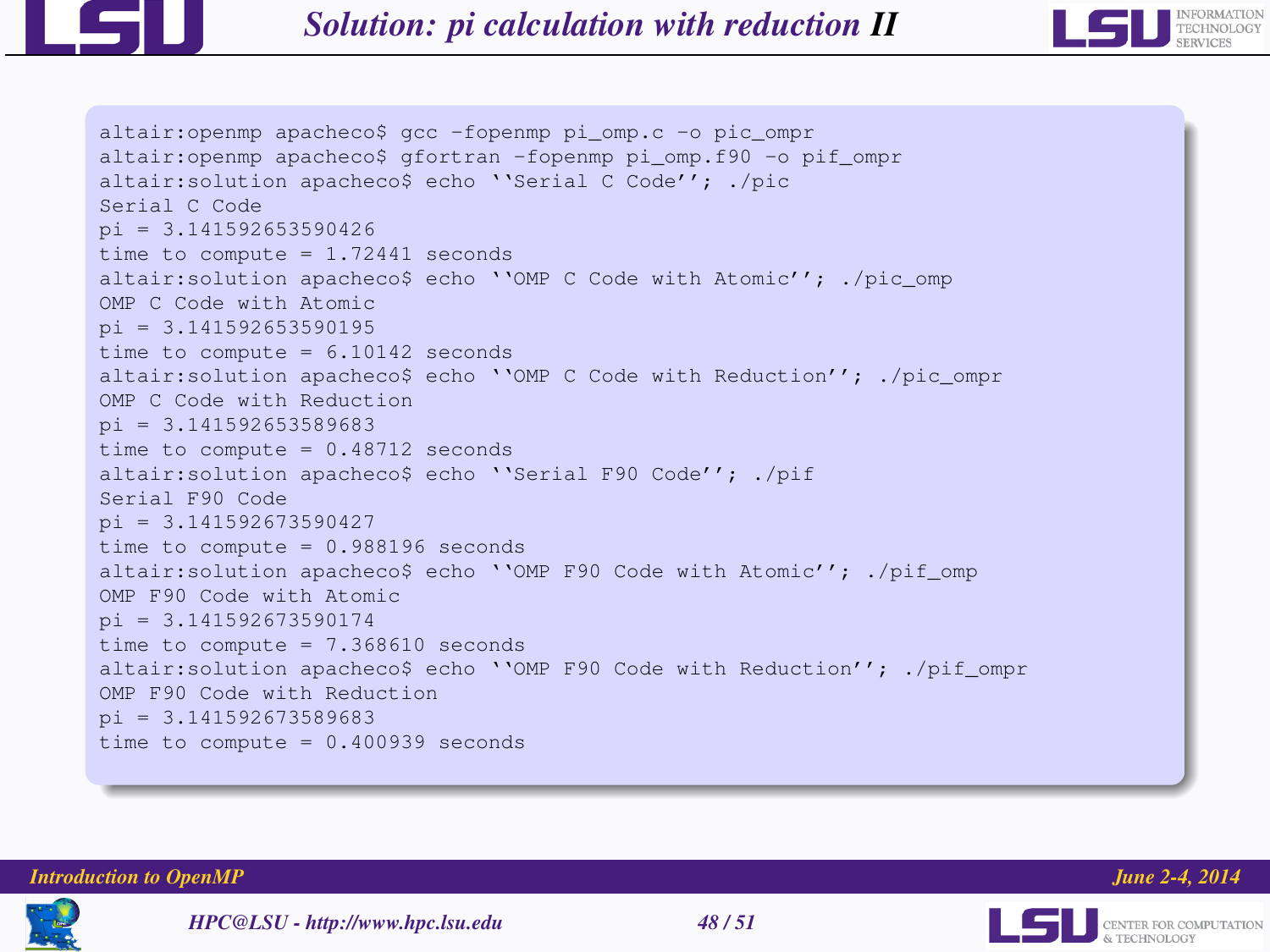



- Modify/query the number of threads
	- omp\_set\_num\_threads(), omp\_get\_num\_threads(), omp\_get\_thread\_num(), omp\_get\_max\_threads()
- Query the number of processors
	- $\bullet$  omp num procs()
- Query whether or not you are in an active parallel region
	- $\bullet$  omp in parallel()
- Control the behavior of dynamic threads
	- omp\_set\_dynamic(),omp\_get\_dynamic()



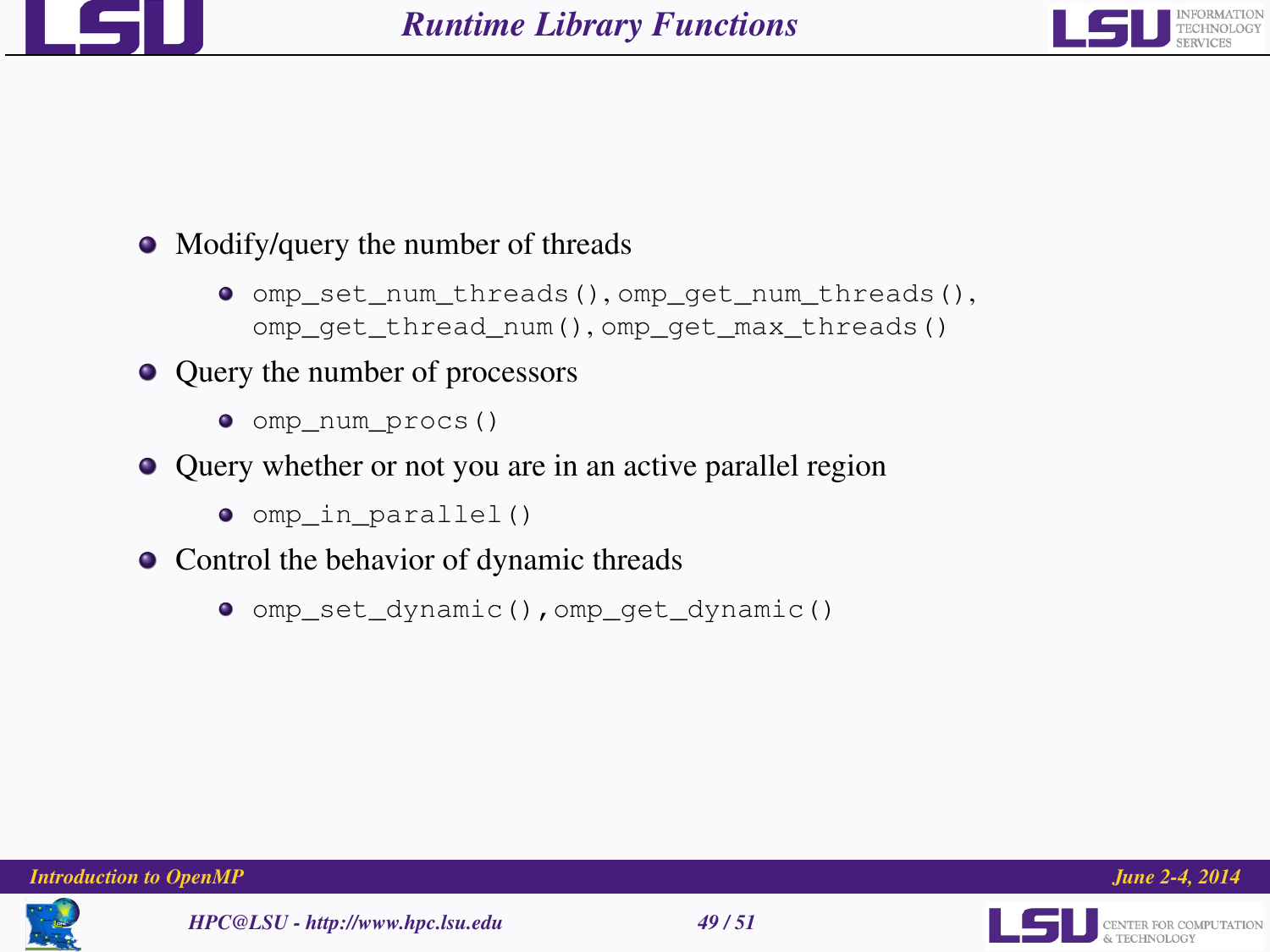



- OMP\_NUM\_THREADS: set default number of threads to use.
- OMP\_SCHEDULE: control how iterations are scheduled for parallel loops.